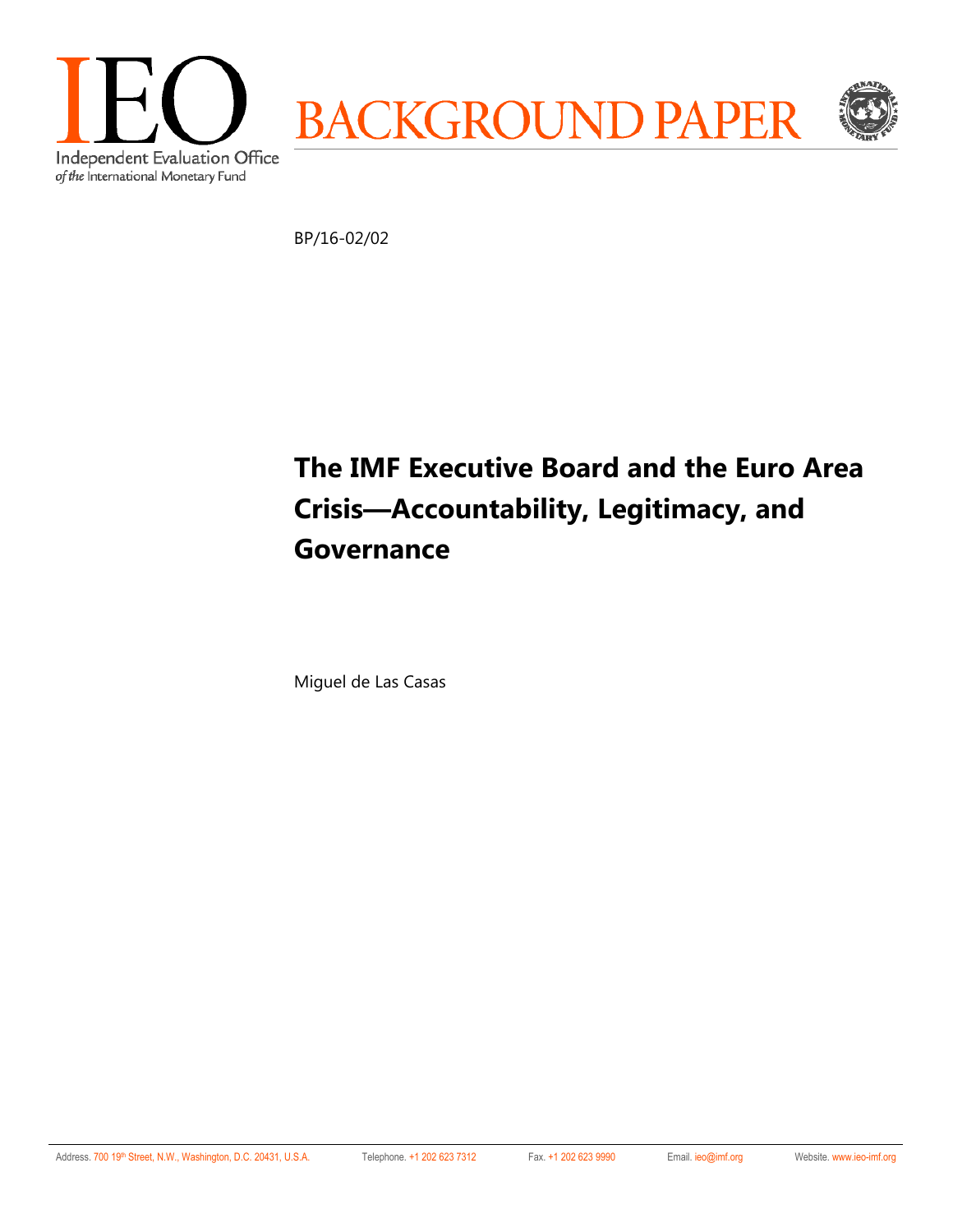#### **IEO Background Paper**

Independent Evaluation Office *of the* International Monetary Fund

The IMF Executive Board and the Euro Area Crisis— Accountability, Legitimacy, and Governance

Prepared by Miguel de Las Casas

July 8, 2016

#### Abstract

Did the Executive Board adequately fulfill its fundamental duties during the euro crisis? Did management and the senior staff assist the Board sufficiently in executing these duties? Were decisions made according to the internal rules of the IMF? Was good governance exercised? This paper finds that the Board played an anemic role in terms of decision-making and providing guidance for the handling of the euro area crisis, since it lacked the timely and substantive information it needed to play a more active and influential role. This was allowed to occur, in part, by a departure from the objectives, though not the letter, of the IMF internal rules and procedures. The consequence is an erosion of the institution's accountability, legitimacy, and governance.

The views expressed in this Background Paper are those of the author and do not necessarily represent those of the IEO, the IMF or IMF policy. Background Papers report analyses related to the work of the IEO and are published to elicit comments and to further debate.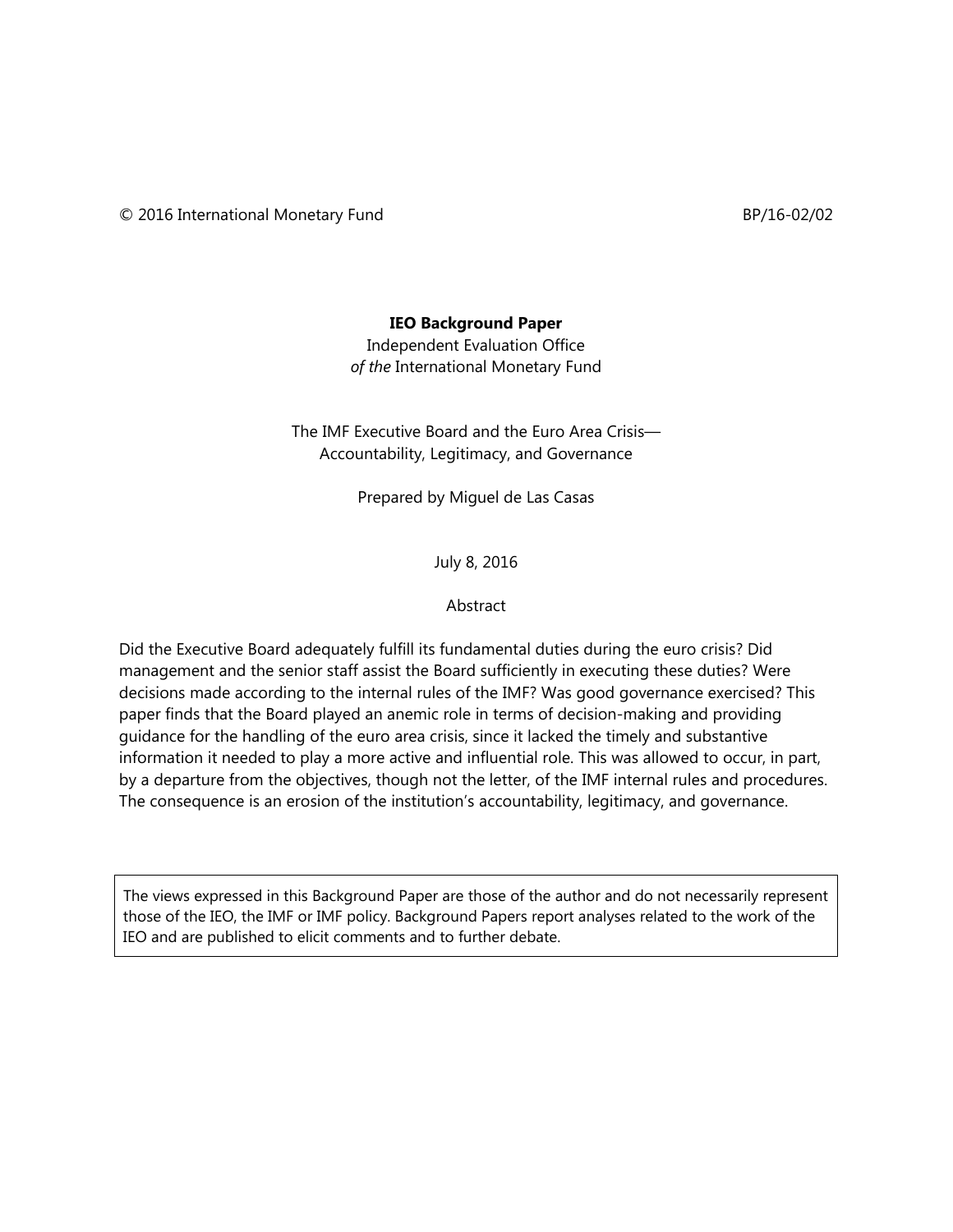| <b>Boxes</b> |  |
|--------------|--|
|              |  |
|              |  |
| Figures      |  |
|              |  |
|              |  |
|              |  |
|              |  |
|              |  |
| Annexes      |  |
|              |  |
|              |  |
|              |  |

## **CONTENTS**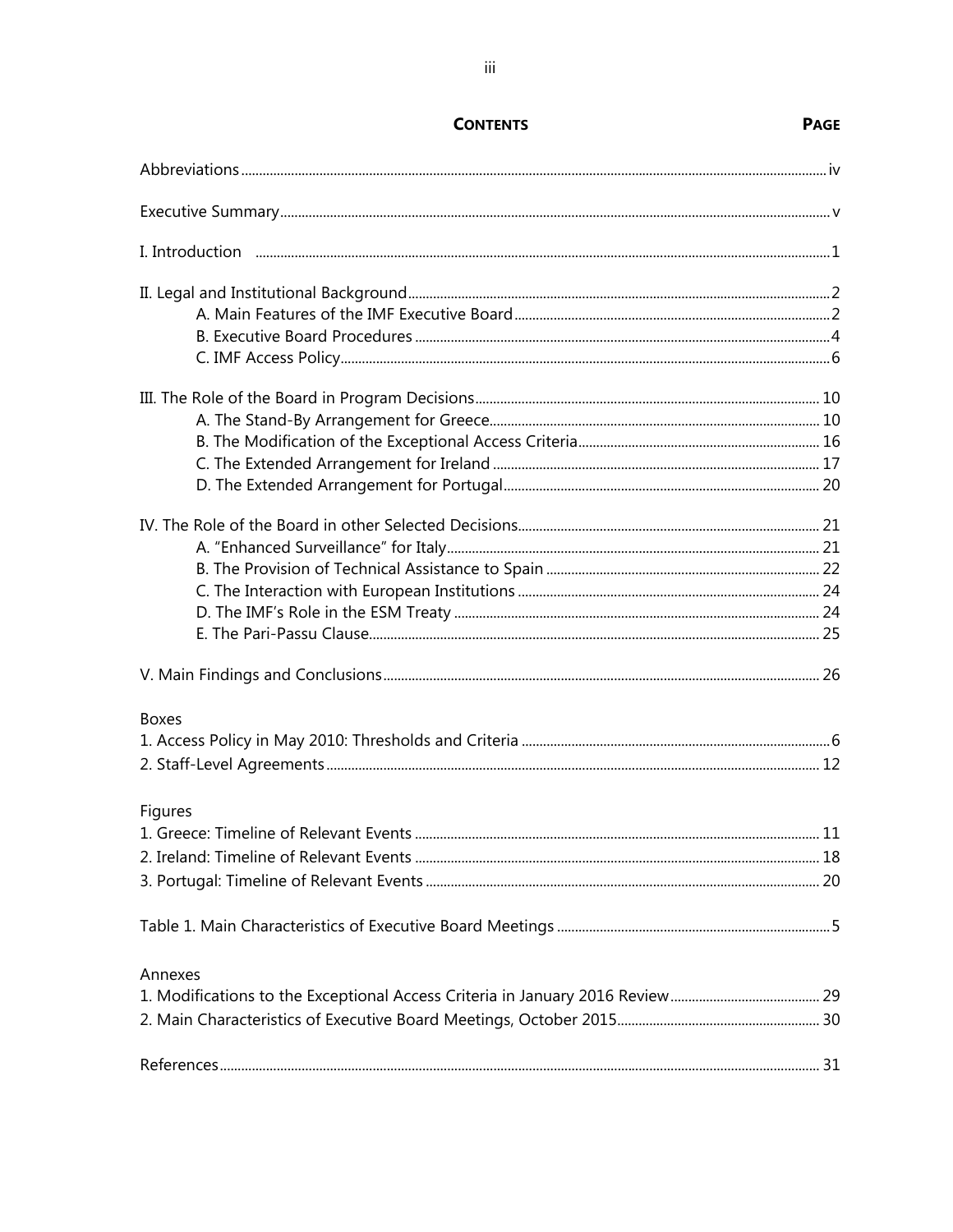#### **ABBREVIATIONS**

| Debt Sustainability Analysis                 |
|----------------------------------------------|
| European Commission                          |
| European Central Bank                        |
| <b>Extended Fund Facility</b>                |
| <b>European Financial Stability Facility</b> |
| Ex Post Evaluation                           |
| <b>European Stability Mechanism</b>          |
| European Union                               |
| Financial Sector Assessment Program          |
| <b>Financial System Stability Assessment</b> |
| Memorandum of Understanding                  |
| Policy of Early Consultation                 |
| Private Sector Involvement                   |
| Stand-By Arrangement                         |
| Technical Assistance                         |
| Terms of Reference                           |
| Use of Fund Resources                        |
|                                              |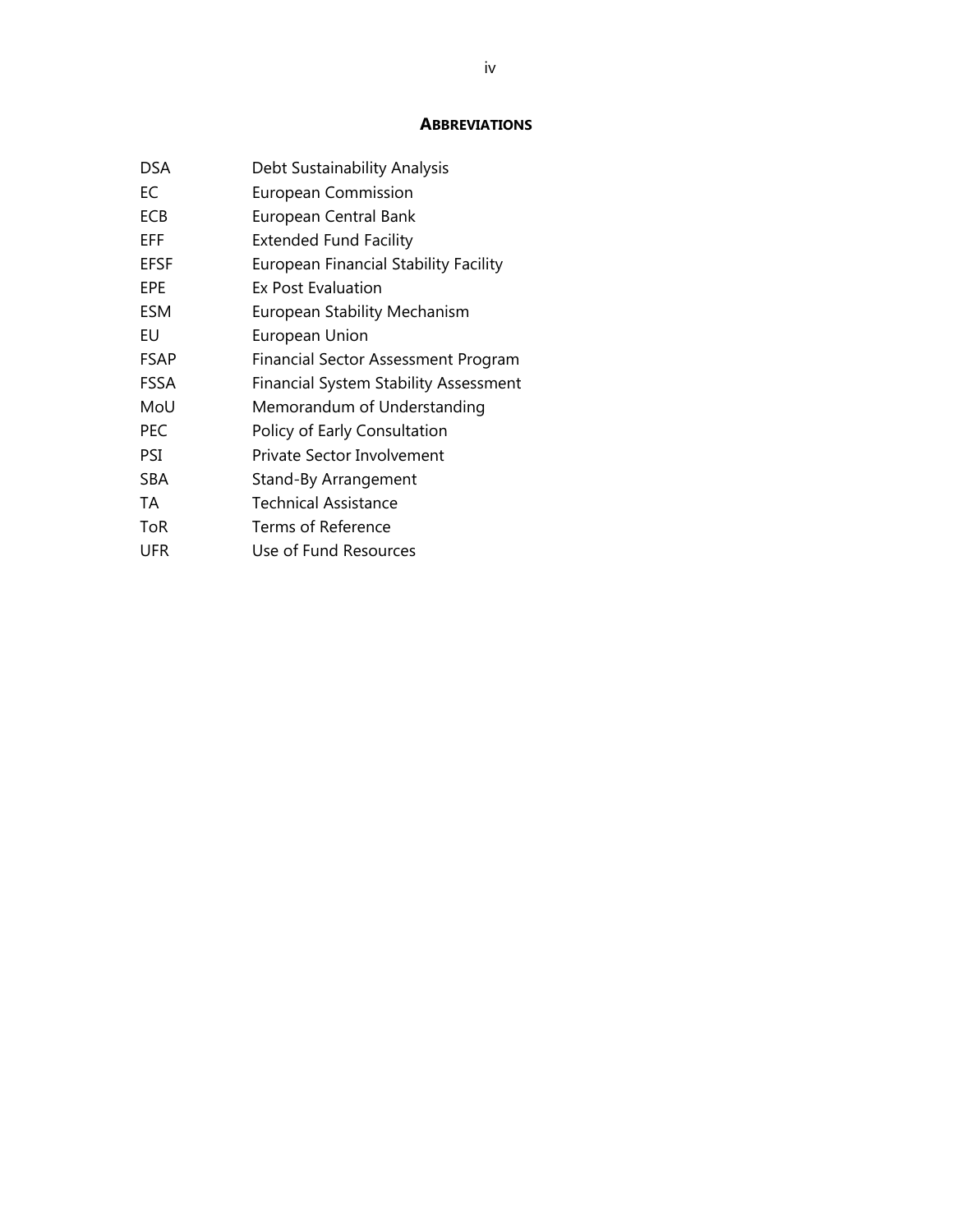#### **EXECUTIVE SUMMARY**

The IMF must be able to respond promptly to its members' needs, most importantly, in fulfilling its function as crisis manager, a role usually played out under conditions of high uncertainty and time pressure. While management and staff are in charge of the technical work and conduct of negotiations, the Executive Board, as the resident governing body representing member countries, is responsible for decisions to approve programs. Therefore, it is paramount that the communication between the Board and management and staff, especially in crisis situations, is open and timely. If this is not the case, the Board is not able to exercise its responsibilities properly and the governance mechanisms of the institution do not work as intended.

The IMF has in place rules and procedures aimed at ensuring that decisions are made properly, in the best interests of the membership and the institution itself. This paper finds that, in handling the euro area crisis, the "letter of the law" was followed, although the approach adopted during the decision-making processes did not satisfy the ultimate objectives of those rules. Thus, the boxes were ticked but best governance was not practiced, as the Board was poorly informed until it was too late in several instances. As a result, the decision-making and supervisory roles of the Executive Board were undermined, most prominently during the process that led to the approval of the Stand-By Arrangement for Greece in May 2010.

These problems had substantial implications for the accountability, governance, and legitimacy of the IMF and its decisions. Lack of timely information made impossible the Board's early involvement as intended under the lending framework. It was therefore unable to provide guidance or exercise control over the work of management, minimizing their accountability to member countries. At the same time, the information asymmetry at the Executive Board, together with the large collective voting power of euro area member countries, left much of the membership with the perception that they were excluded from the decision-making process and that the Fund was trapped in "European exceptionalism." These governance and accountability problems, in turn, generated concerns, both within and outside the institution, regarding the legitimacy of those decisions and the IMF as a whole.

For the current IMF governance structure to work, there must be a fluid and transparent communication between management and the Board. This depends, fundamentally, on both parties' understanding of their respective responsibilities and, in guiding this understanding, internal rules and procedures have to be followed in substance, and not to be regarded merely as bureaucratic inconveniences. A reexamination of those rules may reveal weaknesses and improvements may be required but, in any case, consideration should be given to measures aimed at reinforcing their implementation and strengthening accountability, with the ultimate objective of preserving the representativeness and the effectiveness of the Board.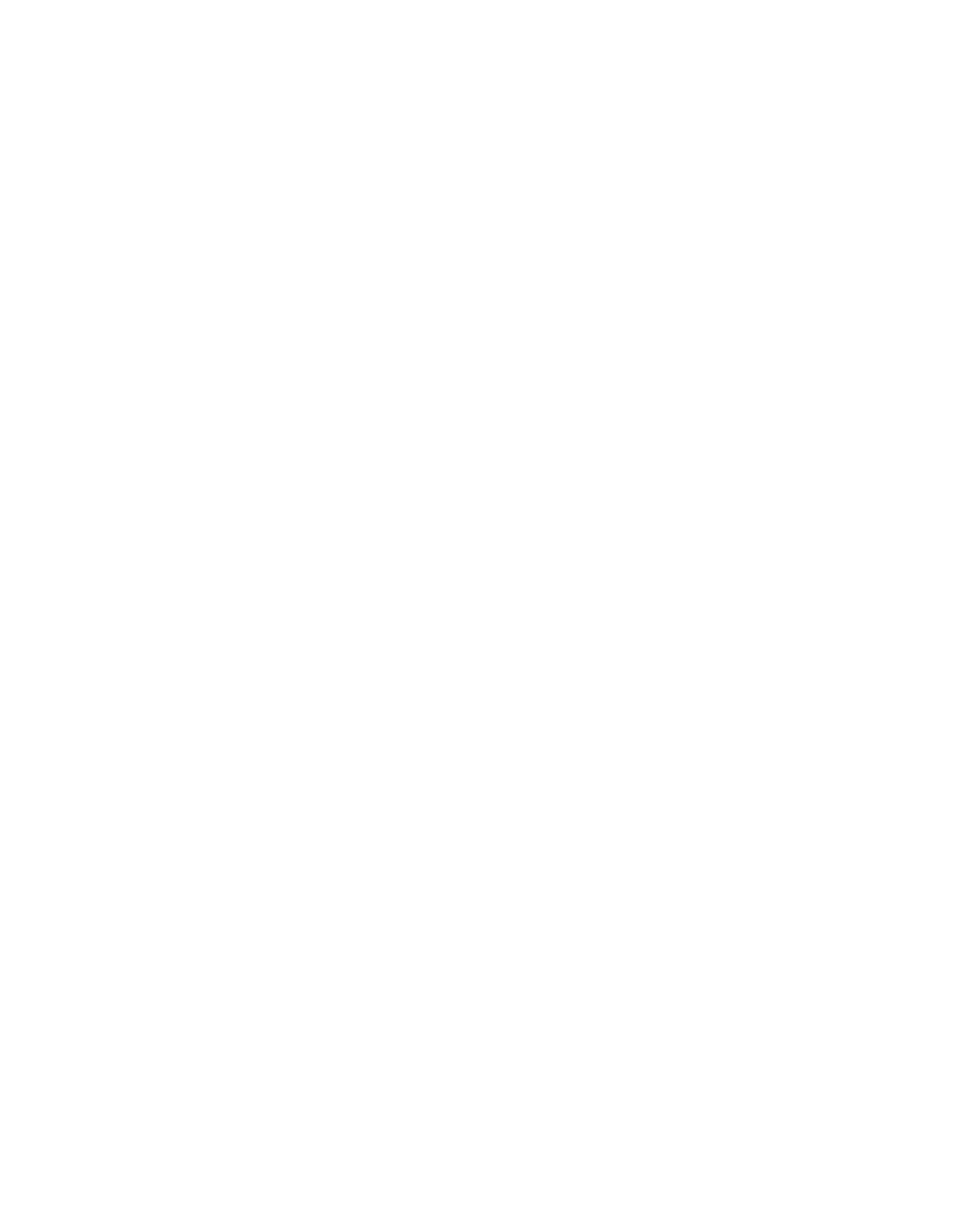#### **I. INTRODUCTION**

1. In evaluating the performance of the IMF in the euro area crisis, it is important to consider the role played by the Executive Board. As the organ that represents all member countries in conducting the day-to-day business of the institution, it provides legitimacy to the Fund's decisions.<sup>1</sup> The Board is charged with the responsibility of making the vast majority of decisions, including those related to the formulation of IMF policies and its lending and surveillance operations. At the same time, it is the duty of the Board to direct the work of the management team in carrying out the ordinary business of the Fund. Did the Board adequately fulfill its fundamental duties during the euro crisis? Did management and the senior staff assist the Board sufficiently in executing these duties? Were decisions made according to the internal rules of the IMF? Was good governance exercised? These are the main overarching questions addressed by this paper.

2. Under the existing governance structure of the IMF, there is a tension between the role of the Board as a decision-making body and the need of management and senior staff to undertake the technical work associated with IMF operations. The Board delegates sufficient latitude within the established policies, but it retains final authority. This tension is exacerbated during times of crisis, as program negotiations take place, usually, against a background of high uncertainty and urgency. In particular, when the Fund needs to make precedent-making decisions or assume unusual risks, the Board needs to be even more involved. That is the reason why, for example, the exceptional access policy has strengthened "procedures for decision-making to provide additional safeguards and enhance accountability." In this context, the conditions under which programs were designed for Greece, Ireland, and Portugal were undoubtedly exceptional. All three cases had potentially systemic implications, at the regional and global levels, required extraordinarily high access to IMF resources, and, importantly for the role of the Board, occurred in countries that are members of the euro area. This meant that (i) program negotiations were conducted jointly with the European institutions, (ii) IMF member countries holding more than one-third of the voting power at the Board were also the sole shareholders of those European institutions, and (iii) these countries had already committed, via public statements, to support the programs even before they were brought to the Board for consideration, and approved the parallel European lending, which also ensured that the IMF-supported program was fully financed.

3. Another crucial and related tension, long recognized in IMF activities (Rajan, 2005), is that between rules and discretion. While the Fund needs to have some discretion in deciding when and how much to lend, it is very difficult for the IMF to stand back when a member country is in trouble; indeed, the Articles of Agreement establish the right of any member to draw on Fund

 $1$  In June 2011, for example, Christine Lagarde remarked to the Board before assuming office as Managing Director: "I strongly believe in the value of a permanent resident Board. Without a Board representing the membership, there can be no global multilateral organization. I am convinced that the Board's work confers legitimacy to the Fund's action. A strong relationship between the Managing Director and the Board can only be built on trust and respect between us." (IMF, 2011a)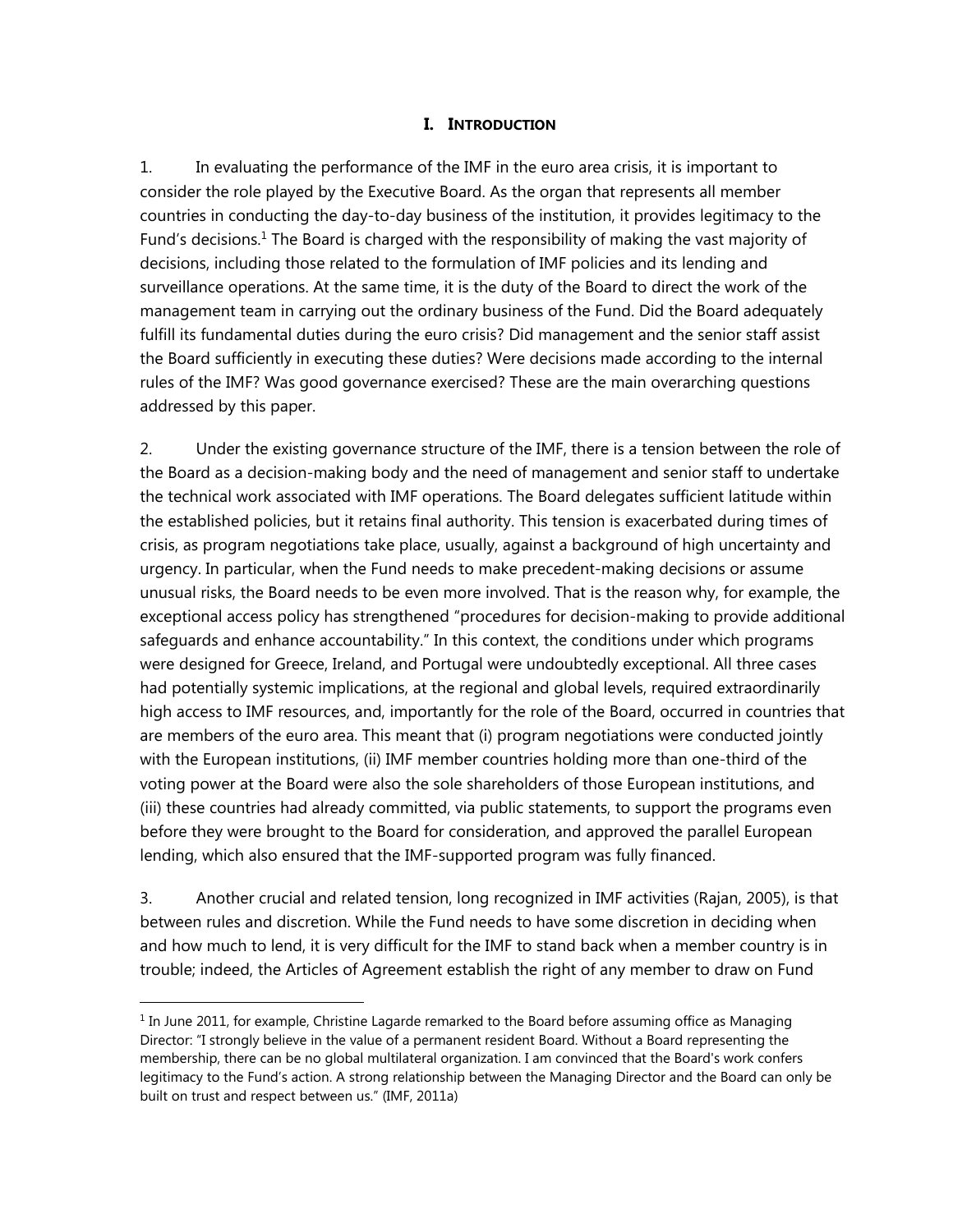resources with adequate safeguards in order to prevent adoption of policies that are destructive of national and international prosperity. Rules clarify in advance the necessary conditions or safeguards and also help ensure even-handed, or comparable, treatment of members. Therefore, there is a strong case for adhering to established rules to ensure time and country consistency in the Fund's decisions, which helps preserve the best interest of the institution and its membership. The Fund's exceptional access policy and the Board's procedures, two sets of rules germane to the evaluation of the three euro area programs, seek to balance these important considerations.

4. This paper analyzes the manner in which selected key decisions were made and the role played by the Board during the IMF's handling of the crises in these countries. Its focus is on the decision-making process and its implications for legitimacy, accountability, and governance rather than on the appropriateness of the decisions themselves. This report utilizes information gathered from interviews with relevant individuals and from internal documents.

5. The rest of the paper is organized as follows. The second section explains the minimum legal and institutional background necessary to evaluate the involvement of the Board. The third and fourth sections analyze a number of key decisions in chronological order, as the sequence of events helps understand why and how they were made. The fifth section offers some findings and conclusions.

#### **II. LEGAL AND INSTITUTIONAL BACKGROUND**

## **A. Main Features of the IMF Executive Board**

6. The Executive Board is the resident decision-making body of the IMF. Under its current configuration, 24 Executive Directors represent the same number of constituencies, covering all 189 member countries. The Managing Director serves as the Chairman of the Executive Board, and the Managing Director or one of the Deputy Managing Directors chair its meetings. Eight members enjoy their own single-country constituencies,<sup>2</sup> while the rest are part of multi-country constituencies (formed prior to biennial elections through the agreement of member countries who associate freely). Roughly, the geographical distribution of constituencies is as follows: one Chinese, one Central Asian, seven Europeans, one Japanese, one from the Middle East and North

<sup>2</sup> China, France, Germany, Japan, Russia, Saudi Arabia, United Kingdom, and United States.

 $\overline{a}$ 

http://www.imf.org/external/np/sec/memdir/eds.aspx. Following the entry into force of the Board Reform Amendment on January 26, 2016, and starting with the next regular election to be concluded by October 2016, all 24 Executive Directors are considered to be elected. The first election for an all-elected Board will take place in October 2016. Previously, the member countries holding the five largest quotas were each entitled to appoint an Executive Director, while 19 were elected by the remaining member countries. Three countries (China, Russia, and Saudi Arabia) held sufficient votes to have their own chair.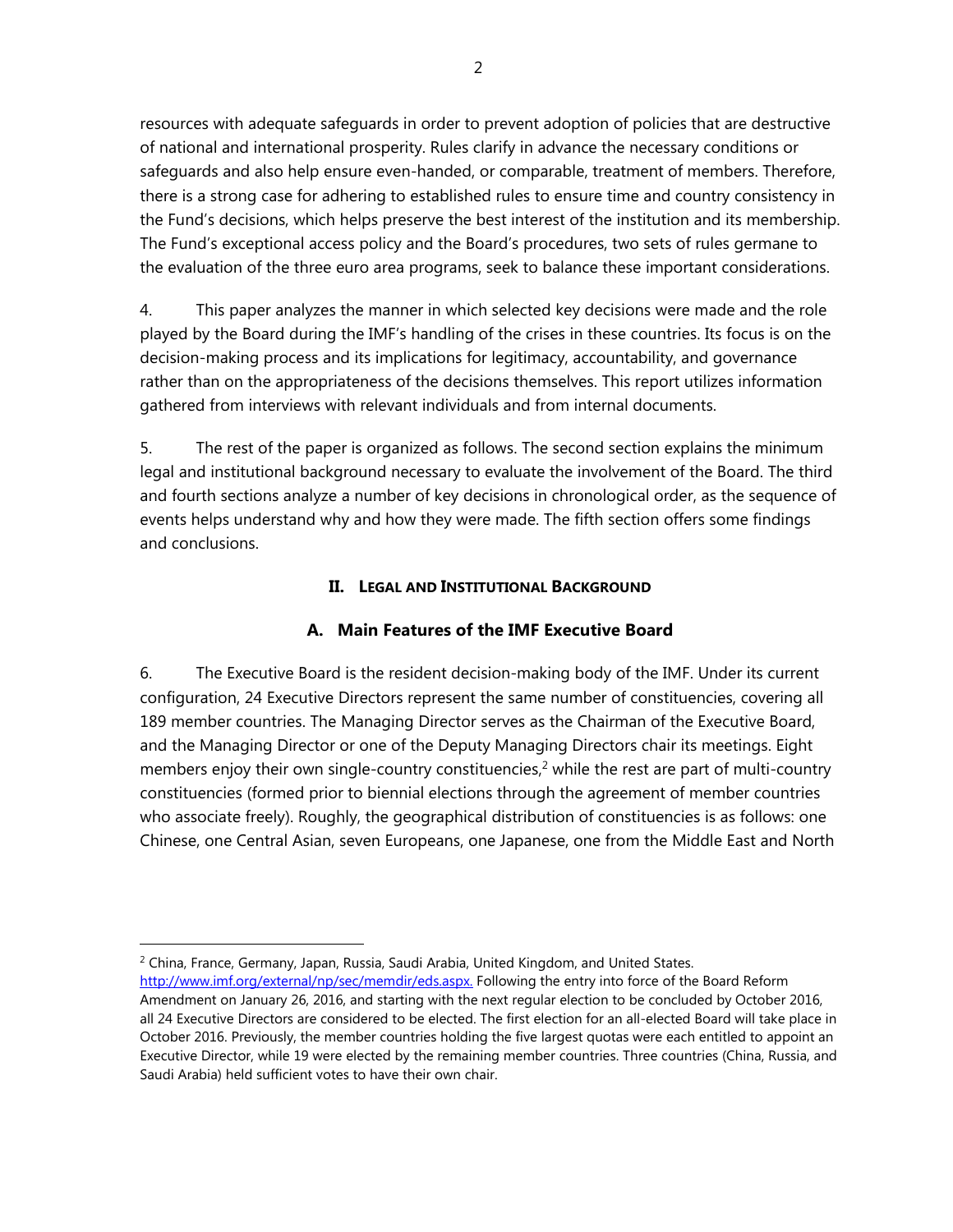Africa, one Russian, one Saudi Arabian, one South American, one Southeast Asian, two from sub-Saharan Africa, one from the United States, and five are mixed groupings.<sup>3</sup>

7. According to Article XII, Section 3 of the Articles of Agreement of the IMF, the Executive Board is "responsible for conducting the business of the Fund," exercising all the powers delegated to it by the Board of Governors.<sup>4</sup> This "business" is defined broadly and includes lending operations and policy decisions. At the same time, the Board has the responsibility to direct the work of management,<sup>5</sup> since Section 4 of the same Article states that the Managing Director "shall conduct, under the direction of the Executive Board, the ordinary business of the Fund." Thus, the Board has two roles: (i) an executive one, given its decision-making responsibilities, and (ii) a supervisory and advisory one, as it is responsible for directing and monitoring the performance of management.

8. An important characteristic of the Board derives from the dual character of the Executive Director position. Directors are both IMF officials and representatives of the member countries that elect them. This means that they simultaneously defend national interests and those of the Fund as an institution. Directors once elected however cannot be removed from office and continue in their office until their successor is elected biennially.

9. Votes are very rarely taken at the Board. Decisions are normally made by consensus, reflecting the cooperative nature of the Fund and the collegial character of the Board. This operating principle is incorporated in the Rules and Regulations of the IMF, which indicate that "The Chairman shall ordinarily ascertain the sense of the meeting in lieu of a formal vote" (Rule C-10). The "sense of the meeting" is understood as a position supported by Executive Directors having sufficient votes to carry the question if a vote were taken. However, any Director can always call a vote or express their contrary or abstaining position for the record on a particular issue.

10. When a vote is necessary, nearly all decisions, including those on the use of Fund resources, surveillance, and IMF policies, are made by a majority of the votes cast (Article XII, Section 5). Special majorities—either 70 percent or 85 percent of the total voting power—are specified under the Articles of Agreement and required only for decisions outside the "regular business." Each Director's voting power is determined by the voting power of the countries in his

 $\overline{a}$ 

<sup>5</sup> The term management refers, collectively, to the Managing Director and the Deputy Managing Directors.

 $3$  Geographically mixed constituencies include: (i) Some Latin American countries and Spain, (ii) Canada, Ireland, and some Caribbean countries, (iii) some Latin American countries and some Caribbean countries plus Timor-Leste, (iv) some Asian countries and Oceania, and (v) some Middle Eastern countries and Ghana.

<sup>&</sup>lt;sup>4</sup> The Board of Governors is the highest decision-making body of the IMF, but it has delegated most of its responsibilities to the Executive Board. The Board of Governors meets, normally, once a year and makes decisions by mail without a meeting. Each member country appoints one governor and one alternate governor, who are usually the minister of finance and the central bank governor.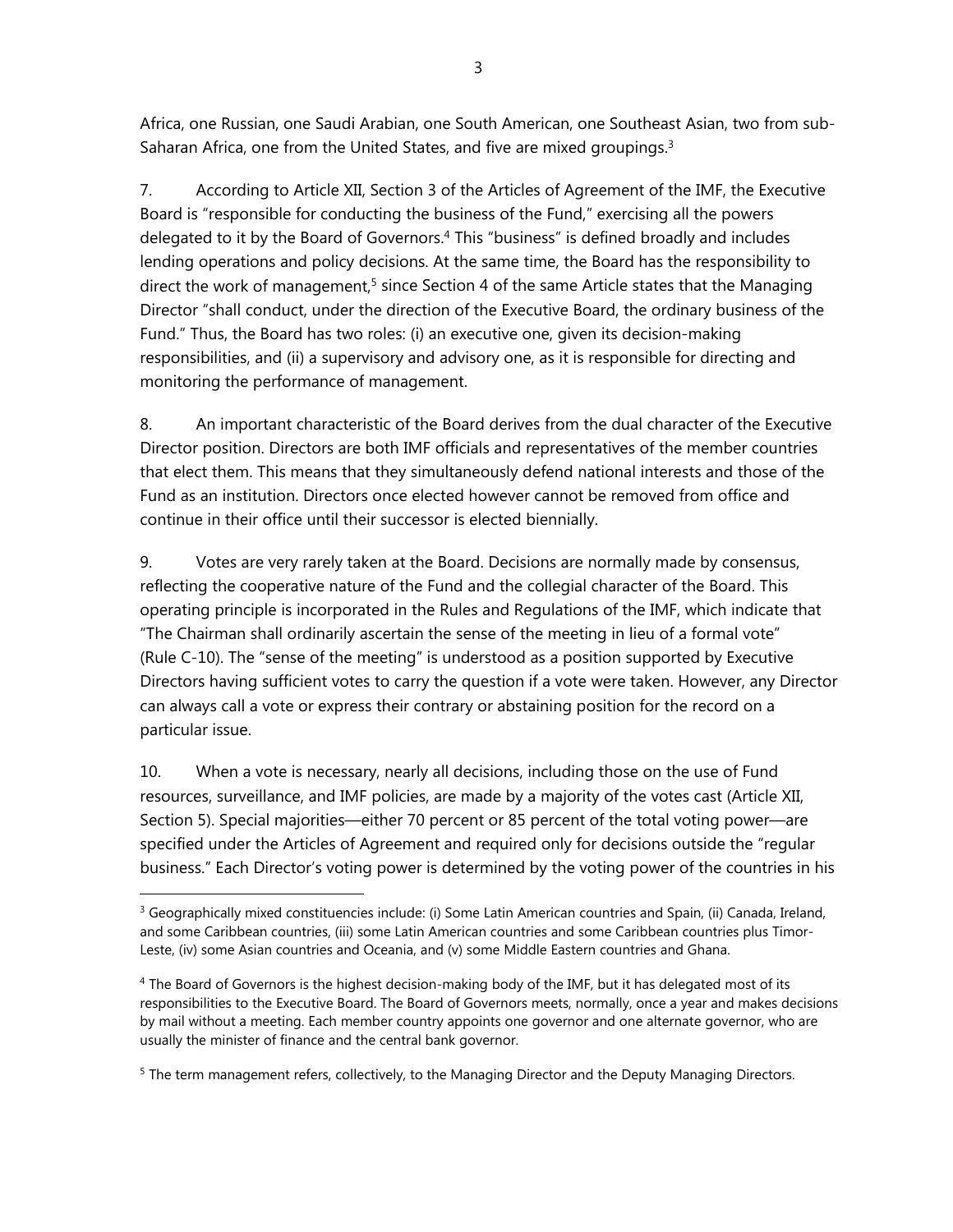or her constituency.<sup>6</sup> The vote (or opinion) of Directors representing multi-country constituencies cannot be split, even if members forming a constituency disagree on a particular issue.

## **B. Executive Board Procedures<sup>7</sup>**

11. The Compendium of Executive Board Procedures (the procedures) describes how Board meetings should be organized and held. The Chair of the Board calls the meetings according to the needs of the IMF or at the request of any Executive Director. Likewise, the Chair proposes an agenda of Board meetings, and Directors are entitled to request the inclusion of any item. Directors are to be notified of this agenda at least two days prior to the meeting, except in special circumstances. The procedures point out that a reasonable notice is especially important when a proposal implies a change of Fund practice or policy, or the establishment of exceptions to existing practice or policy. The majority of the Board may decide to postpone the discussion of an item.

12. There are two broad categories of Board meetings: formal and informal. The fundamental difference between the two is that the Board can only make decisions during formal meetings, while informal ones are used for informative and preparatory discussions.<sup>8</sup> Also importantly, the procedures require the preparation of supporting documents, summing ups, and minutes for formal Board meetings, while informal ones are generally free from those requirements (Table 1). The procedures classify Board meetings into the following types:<sup>9</sup>

- Ordinary Meetings: these are formal meetings in which the Board may adopt decisions and reach understandings on the Fund's business.
- Executive Session: these are similar to ordinary meetings but restricted to Executive Directors and management. Attendance of the Secretary, Advisors, or essential staff may be permitted by the Executive Board.

 $6$  Each member country of the IMF is assigned a quota, based broadly on its relative position in the world economy. Quotas not only determine a member's voting power (along with basic votes, which are distributed uniformly to all members), but also its maximum financial commitment to the IMF, and its access to IMF financing.

 $<sup>7</sup>$  This section refers to the Board procedures applicable during most of the euro area crisis. The Compendium of</sup> Executive Board Work Procedures, prepared in October 2001, was updated on May 13, 2010 and reviewed again in October 2015, simplifying and normalizing practices already in use during the euro area crisis (Annex 2).

<sup>&</sup>lt;sup>8</sup> The 2015 version of the Compendium explicitly acknowledges that informal sessions are meetings in which Executive Directors are not deliberating as a decision-making body of the Fund. Thus, they may present their own views or those of their authorities and no decisions are taken.

<sup>&</sup>lt;sup>9</sup> Two additional categories "Informal Sessions on World Economic and Market Developments" and "Committees of the Whole" are omitted, as they are not relevant in the context of this evaluation.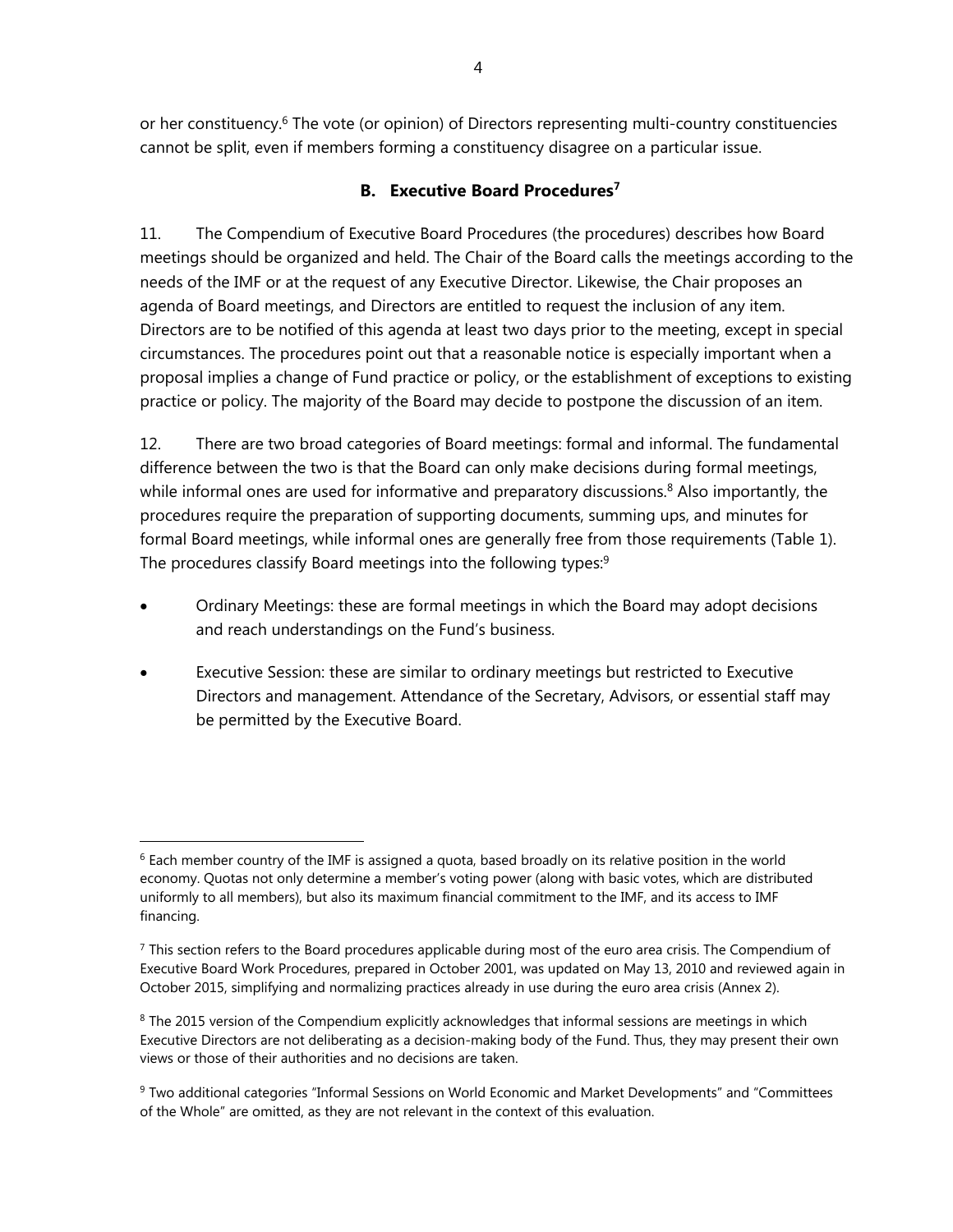- Informal Meetings: these meetings facilitate exchange of views on issues that are not yet at the stage at which a formal decision or understanding is sought, often on *individual* country matters. They may be called without the usual minimal advance notice.
- Informal Country Matters Sessions (restricted attendance): these are held semi-regularly and are intended to keep Executive Directors informed of developments in *several* countries on a strictly confidential basis.
- Seminars: these provide a format for discussion among Executive Directors on issues that may be considered formally by the Board at a later stage.
- Informal seminars: these are conceived for the discussion of subjects at a preparatory stage, both to brief Executive Directors or to gather their preliminary informal views or guidance.
- Executive Board Briefings by the Staff<sup>10</sup>: these are aimed at providing an opportunity for detailed question-and-answer sessions on country and policy issues.

|                                          |                                         |                             | Table 1. Main Characteristics of Executive Board Meetings |                  |                                    |                                                     |
|------------------------------------------|-----------------------------------------|-----------------------------|-----------------------------------------------------------|------------------|------------------------------------|-----------------------------------------------------|
|                                          | <b>Formal Meetings</b>                  | <b>Informal Meetings</b>    |                                                           |                  |                                    |                                                     |
|                                          | Ordinary &<br><b>Executive Meetings</b> | Informal<br><b>Meetings</b> | Informal<br><b>Country Matters</b><br><b>Sessions</b>     | <b>Seminars</b>  | <b>Informal</b><br><b>Seminars</b> | <b>Executive Board</b><br><b>Briefings by Staff</b> |
| Decision                                 | Possible                                | No                          | No                                                        | <b>No</b>        | No                                 | No                                                  |
| <b>Supporting Documents</b>              | Yes                                     | Possible                    | No                                                        | Possibly         | Possible                           | No                                                  |
| Summing Up/<br><b>Concluding Remarks</b> | Yes                                     | No                          | No                                                        | Yes              | No                                 | No                                                  |
| <b>Minutes</b>                           | Yes                                     | No                          | No                                                        | Yes <sup>1</sup> | No                                 | No                                                  |
| Chaired by                               | Management                              | Management <sup>2</sup>     | Management <sup>2</sup>                                   | Management       | Management/Staff                   | Management <sup>2</sup>                             |

 $^1$  A disclaimer in included at the first page of the concluding remarks to ensure they are not misinterpreted as decisions of the Executive Board.<br><sup>2</sup> The Compendium is not absolutely clear in this respect.  $2$  The Compendium is not absolutely clear in this respect.

Source: Compendium of Executive Board Work Procedures and author's elaboration.

 $\overline{a}$ 

13. On the minimum circulation period, the procedures provide that documents for (formal) Board meetings on the use of Fund resources, including program requests and reviews, be circulated two weeks in advance. In the case of staff reports on Article IV consultations, the minimum circulation period is also two weeks, but for those countries considered to have important regional or systemic impact—a list that in May 2010 included Greece, Ireland, and Portugal—it is three weeks.<sup>11</sup> Waivers of the circulation periods can be granted at the request of the Executive Director representing the country, who should provide the rest of the Board with

 $10$  On May 13, 2010, the Compendium was revised to include the possibilities of (i) staff briefing a number of Executive Directors, not only the Board as a whole, and (ii) management, not just the staff, conducting the briefing. Thus, they became "Executive Board and Executive Directors' Briefings by the Staff and Management."

 $11$  The differentiation between countries that have a regional or systemic impact and those that do not was eliminated from the Compendium at the time of the May 13, 2010 review.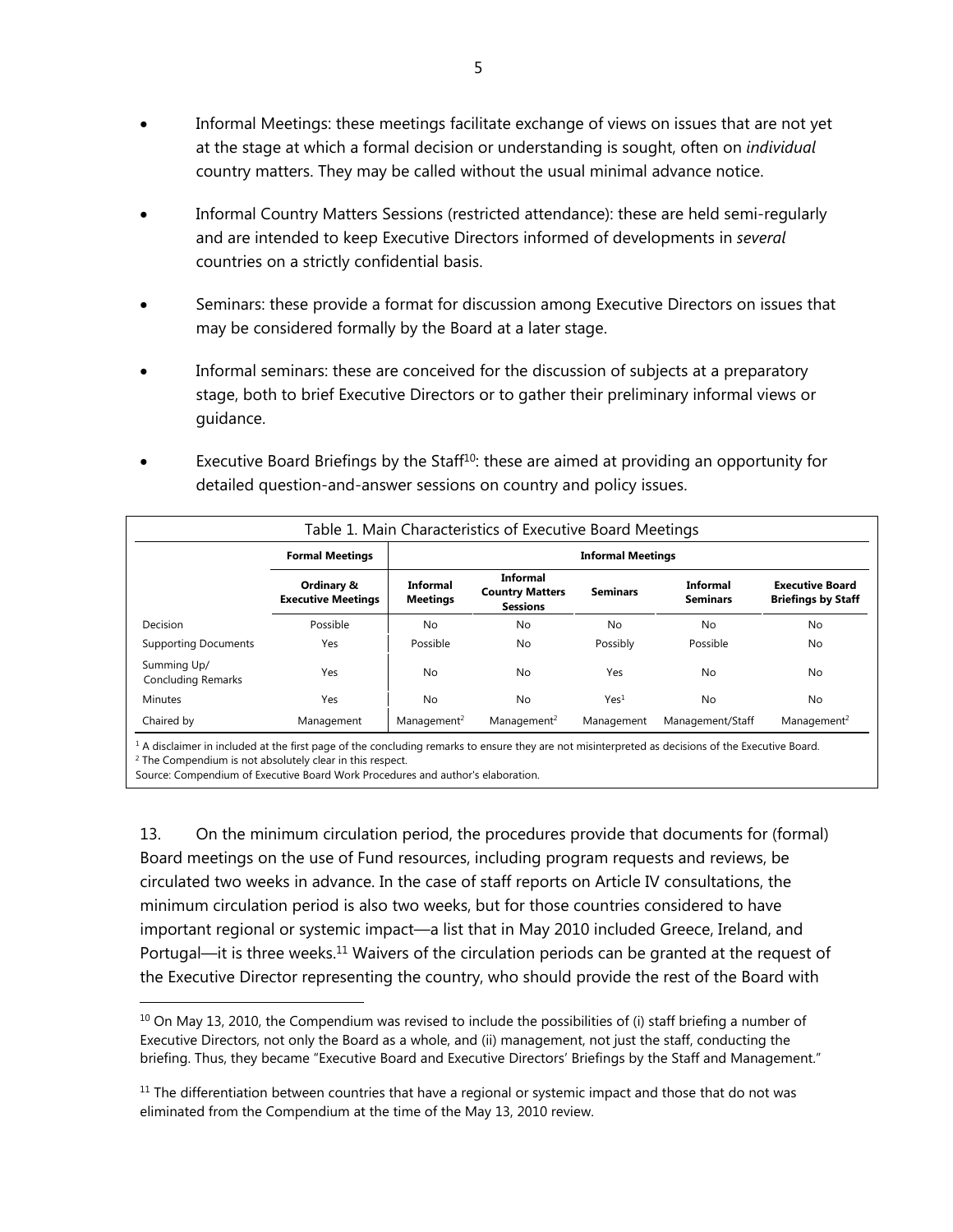an explanation for the reasons why they could not be met. Any Director can object but Directors typically extend professional courtesy to each other.

#### **C. IMF Access Policy**

14. The IMF access policy regulates member countries' access to the Fund's resources relative to their quotas. Access varies depending, among other factors, on the needs of the member country and the facility used. When exceptional circumstances require financing above regular access limits (Box 1), the exceptional access framework comes into play with its own set of rules.

#### **Box 1. Access Policy in May 2010: Thresholds and Criteria1**

As a rule, access by member countries to the Fund's general resources is subject to (i) an annual limit of 200 percent of quota; and (ii) a cumulative limit of 600 percent of quota, net of scheduled repurchases.<sup>2</sup> However, the Fund may approve access beyond these limits, in exceptional circumstances, if the following four criteria are met:

- i) The member is experiencing or has the potential to experience exceptional balance of payments pressures on the current account or the capital account, $3$  resulting in a need for Fund financing that cannot be met within the normal limits.
- ii) A rigorous and systematic analysis indicates that there is a high probability that the member's public debt is sustainable in the medium term. However, in instances where there are significant uncertainties that make it difficult to state categorically that there is a high probability that the debt is sustainable over this period, exceptional access would be justified if there is a high risk of international systemic spillovers.<sup>4</sup> Debt sustainability for these purposes will be evaluated on a forward-looking basis and may take into account, inter alia, the intended restructuring of debt to restore sustainability. This criterion applies only to public (domestic and external) debt. However, the analysis of such public debt sustainability will incorporate any potential contingent liabilities of the government, including those potentially arising from private external indebtedness.
- iii) The member has prospects of gaining or regaining access to private capital markets within the time frame when Fund resources are outstanding.
- iv) The policy program of the member provides a reasonably strong prospect of success, including not only the member's adjustment plans but also its institutional and political capacity to deliver that adjustment.

15. The main elements of the framework, prior to the approval of the Stand-By Arrangement for Greece in May 2010, were adopted in September 2002 (IMF, 2002).<sup>12</sup> This adjustment of the framework took place in an environment where increasingly integrated financial markets had

 $\overline{a}$ 

\_\_\_\_\_\_\_\_\_\_\_\_\_\_\_\_\_\_\_

<sup>1</sup> Decision No. 14064-(08/18), February 22, 2008, as amended by Decision Nos. 14184-(08/93), October 29, 2008, 14284-(09/29), March 24, 2009, BUFF/10/56, May 9, 2010, 14716-(10/83), August 30, 2010, and 15017-(11/112), November 21, 2011.

<sup>&</sup>lt;sup>2</sup> These limits, raised from 100 percent of quota and 300 percent of quota, respectively, in 2009 (IMF, 2009), were reduced again in February 2016 (IMF, 2016b), to 145 and 435 percent of quota, respectively, in reaction to the entry into effect of the 14th General Review of Quotas.

<sup>&</sup>lt;sup>3</sup> At the time of the 2009 review, the Board modified this criterion to allow exceptional access for potential and actual balance of payments needs stemming from both capital and current account crises.

<sup>4</sup> The underlined portion, known as the "systemic exemption clause," was introduced at the time of the approval of the Greek program (IMF, 2010b), and later removed in January 2016 (IMF, 2016a). See Annex 1.

 $12$  The framework has been subject to frequent revisions. Box 1 summarizes the most relevant ones.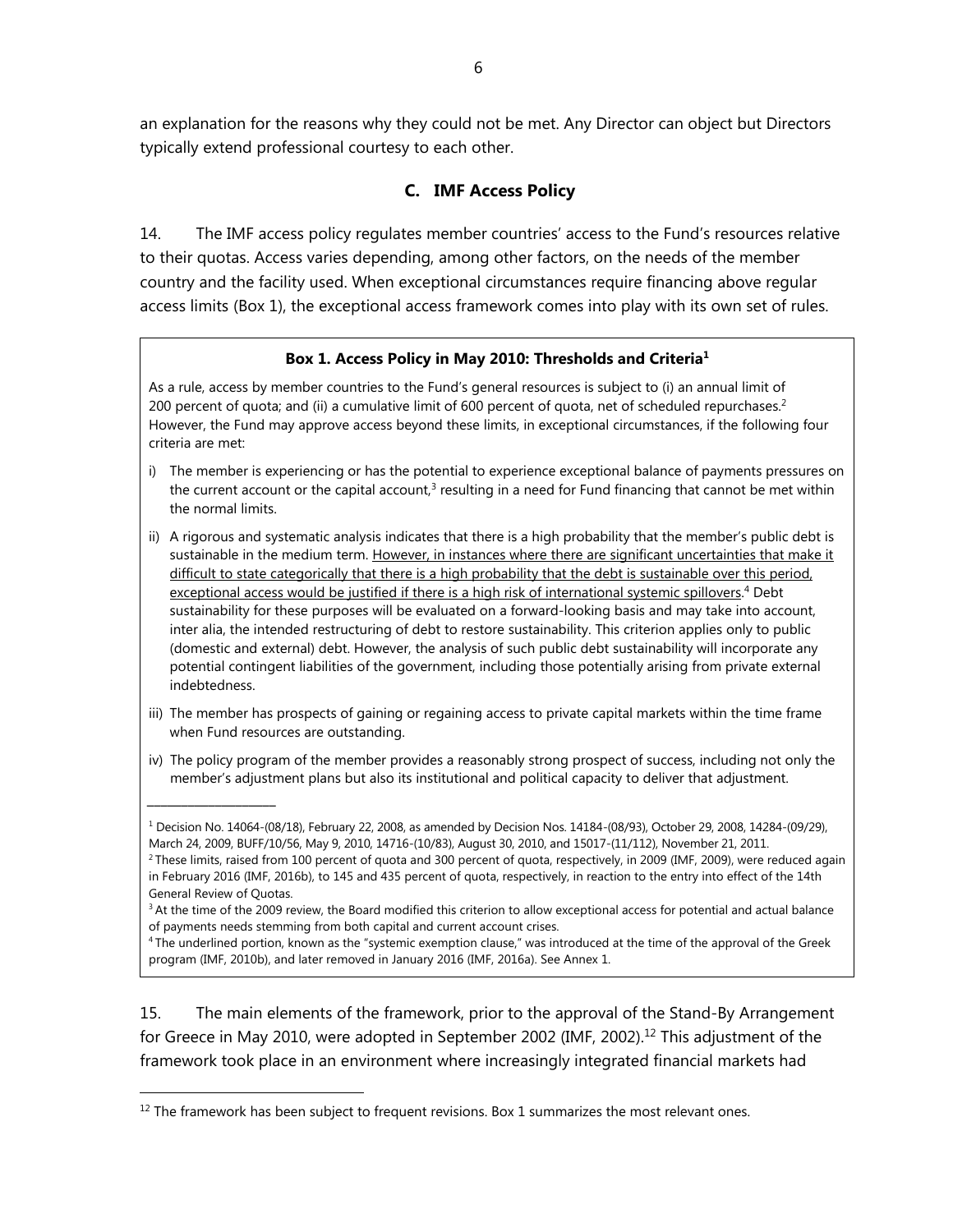given rise to sudden and disruptive capital account crises and the Fund had been faced with members' unprecedented financing needs. Thus, the Board approved arrangements granting levels of access, in terms of percentage of their respective quotas, never seen before; for example, 1,938 for Korea (1997), 1,560 and 1,330 for Turkey (2001, 2002), and 800 for Argentina (2001).

16. At the time of the design of the framework, it was felt that retaining the Fund's ability to lend above regular limits was crucial, but the policies available to do so—the exceptional circumstances clause and the "limits-free" facilities, i.e., the Supplemental Reserve Facility and the Contingent Credit Lines—needed strengthening.13 Concerns focused, among other issues, on the lack of clarity about the circumstances and scale in which exceptional access was granted and the degree of discretion in making these decisions. As staff explained in 2002, "the degree of discretion and flexibility in the present framework may make the Fund more vulnerable to pressures to provide exceptional access even when prospects for success are quite poor and debt burden of the sovereign is likely to be unsustainable." Greater involvement of the Board (and the capitals) was intended to counterbalance political pressures, particularly from major shareholders.

17. In response, the Board agreed on a framework with two main components: four criteria that need to be met to justify exceptional access (Box 1), and a set of strengthened decisionmaking procedures to be followed when exceptional access was considered appropriate. The objectives of the framework are fivefold (IMF, 2004a):

- To define more clearly and narrowly cases when exceptional access may be appropriate, with increasing constraints associated with higher access.
- To provide more clarity on the criteria used to determine when exceptional access is appropriate and when a restructuring of private claims is warranted.
- To provide a better basis for judgments on the appropriate scale of access in capital account crises.
- To put in place internal safeguards to ensure that these judgments are made carefully, risks are appropriately weighed, and the Board involved.
- To preserve the Fund's financial position and safeguard its resources.

 $\overline{a}$ 

18. During the discussions that led to the adoption of the criteria, the possibility of introducing another criterion based on contagion risk or potential systemic effects was explicitly considered, both as a necessary or sufficient condition for exceptional access. However, IMF staff

 $<sup>13</sup>$  The strengthening of the exceptional access policy was not the only measure discussed to improve the Fund's</sup> crisis resolution toolkit at the time. A Sovereign Debt Restructuring Mechanism, the introduction of Collective Action Clauses, and a review of the Fund's policy of Lending into Arrears were other possibilities explored in the context of the *Prague Framework for Private Sector Involvement*, endorsed by the International Monetary and Financial Committee in September 2000.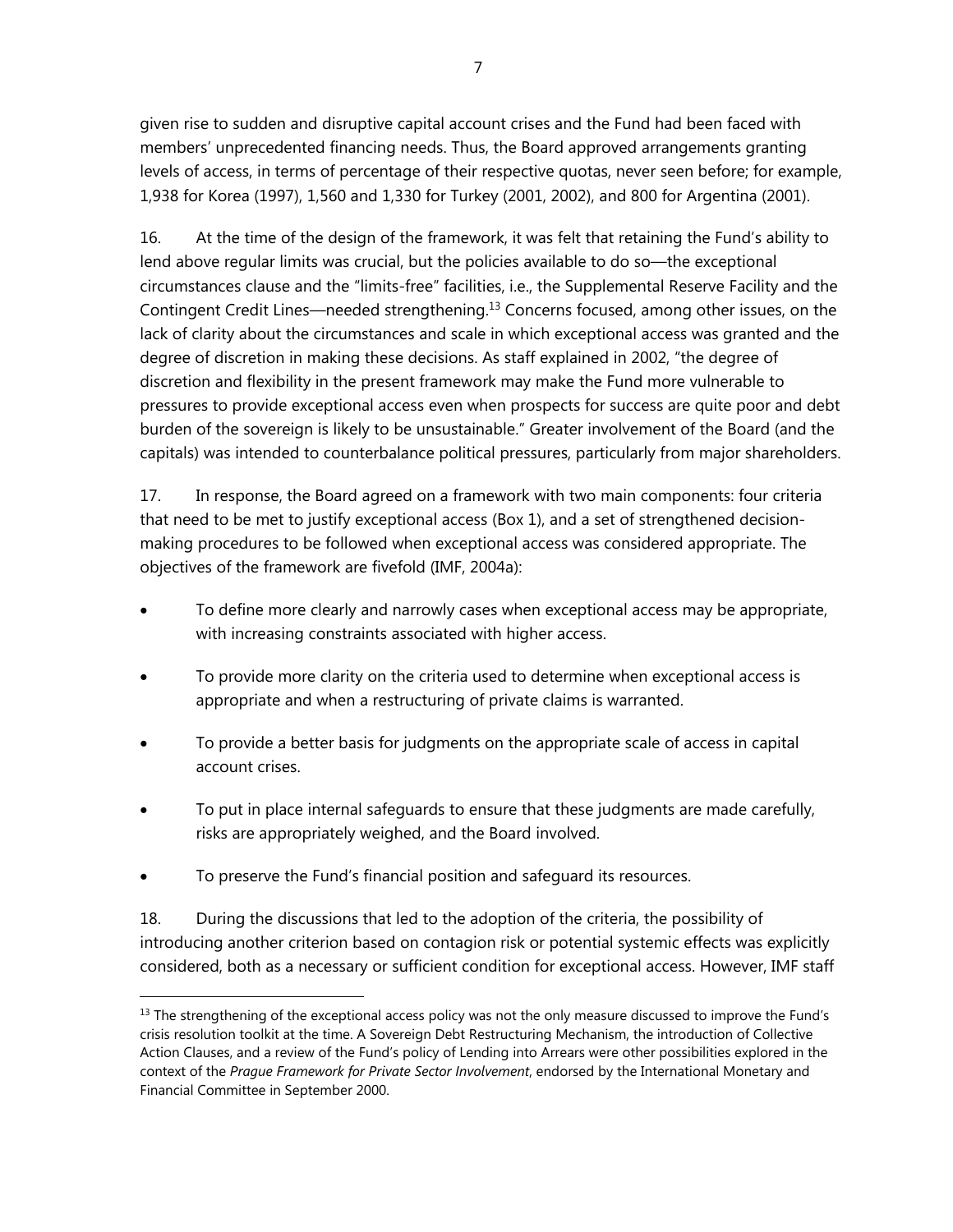advised against this option and, ultimately, the Board concurred with this view. The main rationale to deny such a criterion was the concern that it would introduce a bias toward higher access for larger members and, therefore, would be incompatible with the principle of uniformity of treatment (IMF, 2002).14 At the same time, Directors recognized that the Fund should be prepared to provide exceptional access "where the member's problems have regional or systemic implications, where the other criteria are met."

19. By strengthening the set of decision-making procedures, the Board sought to provide additional safeguards and to enhance accountability. Directors agreed to (i) raise the burden of proof in program documents, including a thorough discussion on the need and the appropriate level of access, a rigorous debt sustainability assessment (DSA), and an analysis of the derived risks to the Fund; (ii) formalize the requirements for early Board consultations regarding the status of negotiations, program strategy, and case for exceptional access; and (iii) mandate an ex post evaluation (EPE) by staff within a year after the end of the arrangement.

20. Several months later, in February 2003 (IMF, 2003), the Board saw "a more formal process for Executive Board consultation at the early stages of program discussions as helpful for reinforcing careful and systematic decision-making on exceptional access cases" and, in working out the modalities for these consultations, agreed on the policy for early consultation (PEC). The Board also stressed the importance of a consistent and rigorous application of the four criteria for exceptional access, while, at the same time, it recognized the need for management and staff to have sufficient flexibility and discretion in coming to agreement with country authorities in crisis situations without undue delay.

21. The PEC is based on the following six elements<sup>15</sup>:

- $#1$ . Once management decides that exceptional access to Fund resources may be appropriate,<sup>16</sup> it will consult with the Board promptly in an informal meeting that will provide the basis for consultation with capitals and help identify issues that would be addressed in a further informal session. Directors are to be provided with a concise note, circulated at least two hours prior to the meeting, that includes, as fully as possible:
	- (a) a tentative diagnosis of the problem;

 $\overline{a}$ 

(b) the outlines of the needed policy measures;

<sup>&</sup>lt;sup>14</sup> For more details, see the companion paper on the application of the Fund's framework for exceptional access in the Greek program (Schadler, 2016).

<sup>&</sup>lt;sup>15</sup> The requirements of the PEC are closely aligned with those of the Emergency Financing Mechanism, agreed by the Board in 1995, and applied to the Greek, Irish, and Portuguese programs (IMF, 1995b).

 $<sup>16</sup>$  This decision is typically formalized by management's approval of a briefing paper or policy note from staff on</sup> the use of Fund resources.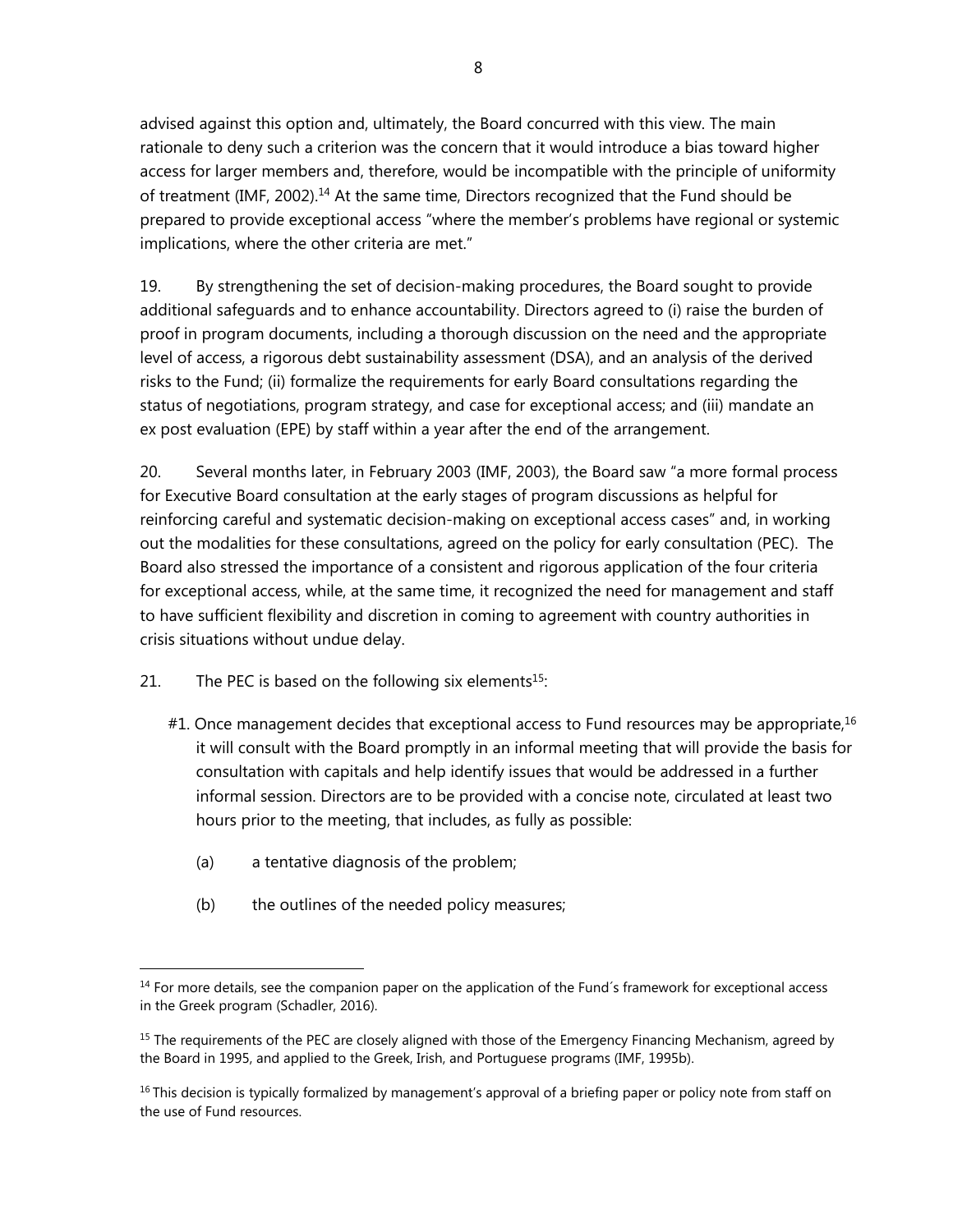- (c) the basis for a judgment that exceptional access may be necessary and appropriate, with a preliminary evaluation of the four substantive criteria applying in capital account crises, and including a preliminary analysis of external and sovereign debt sustainability; and
- (d) the likely timetable for discussions.
- #2. Before the (formal) Board's consideration of the staff report, additional consultations will normally be expected, during which staff will aim to keep the Board abreast of programfinancing parameters, including:
	- (a) assumed rollover rates,
	- (b) economic developments,
	- (c) progress in negotiations,
	- (d) any substantial changes in understandings, and
	- (e) any changes to the initially envisaged timetable for Board consultation.
- #3. The staff will provide the Board with a separate tentative report evaluating the case for exceptional access based on further consideration of the four substantive criteria, including debt sustainability. Where time permits, this report will be provided to the Board in advance of the circulation of program documents. In all cases, this report will be included in the program documents.
- #4. Management will consult with the Board specifically before concluding discussions on a program and before any public statement on a proposed level of access.
- #5. Strict confidentiality will need to be maintained, and public statements by members, staff, and management should take special care not to prejudge the Board's exercise of its responsibility to take the final decision.
- #6. The staff report for an arrangement proposing exceptional access will include:
	- (a) a consideration of each of the four substantive criteria for exceptional access in capital account crises (including a rigorous analysis of debt sustainability);
	- (b) a thorough discussion of need and the proposed level of access—including a standard table gauging proposed access levels against a broader set of metrics, and complement quota-based metrics;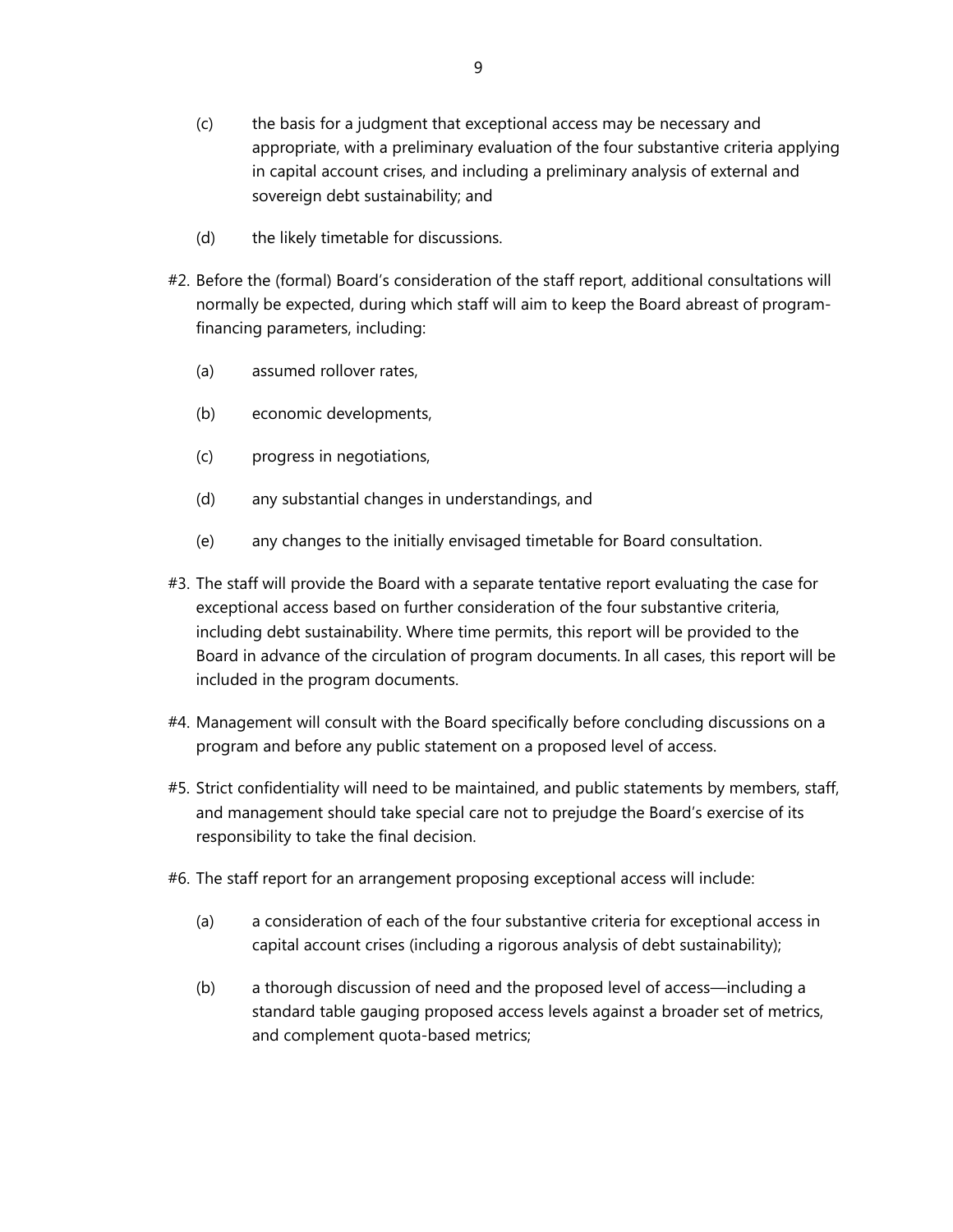- (c) an assessment of the risks to the Fund arising from the exposure and its effect on liquidity;<sup>17</sup> and
- (d) systematic and comprehensive information on the member's capacity to repay the Fund.

22. At the same meeting, Directors highlighted the unusual uncertainty and risk that is often associated with projections of private capital flows and the difficulty this poses for program design. They considered that it was especially important to be explicit and cautious about the assumptions underlying the projections for financing, and a number of Directors requested that additional information be provided to the Board discussing private sector involvement (PSI) in program financing. The Board agreed that discussions on PSI issues would be expected during the consultations with the Board for exceptional access cases.

#### **III. THE ROLE OF THE BOARD IN PROGRAM DECISIONS**

#### **A. The Stand-By Arrangement for Greece**

23. On May 9, 2010, the Executive Board approved a Stand-By Arrangement for Greece granting the highest access in the Fund´s history: €30 billion representing over 3,200 percent of the country's quota. Was this unprecedented decision consistent with the rules of the Fund? Was good governance practiced?

24. Eight informal meetings of the Board took place in the run-up to the May 9 formal meeting, three of them under the policy for early consultation in exceptional access (PEC) described above (Figure 1).<sup>18</sup> Other meetings, attended only by management and a subset of Directors, also took place. For example, the Managing Director called for meetings of European Directors, together with staff from various departments, on at least two occasions to report on the status of the program negotiations and his trips to Europe.

25. The decision to involve the Fund in an eventual financial assistance package to Greece was taken in Brussels as early as March 25, 2010 by the Heads of State and Government of the euro area. Later, on April 11, euro area member states announced their agreement for the European Commission and the European Central Bank (ECB) to begin working on a joint program, to be designed with and co-financed by the IMF. This announcement also detailed the duration of the program (three years) and the euro area member states' contribution for the first

 $\overline{a}$ <sup>17</sup> At a later review, in April 2004 (IMF, 2004b), the Board added the requirement of an in-depth scenario analysis of the financial impact on the Fund and explicit recognition of the cost (to borrowers and creditors) of members incurring arrears to the Fund.

 $18$  In this paper, "informal meetings" refer only to meetings of the Board as a whole. The term does not include meetings of management with a subset of the Board or meetings of Directors, with or without participation of staff.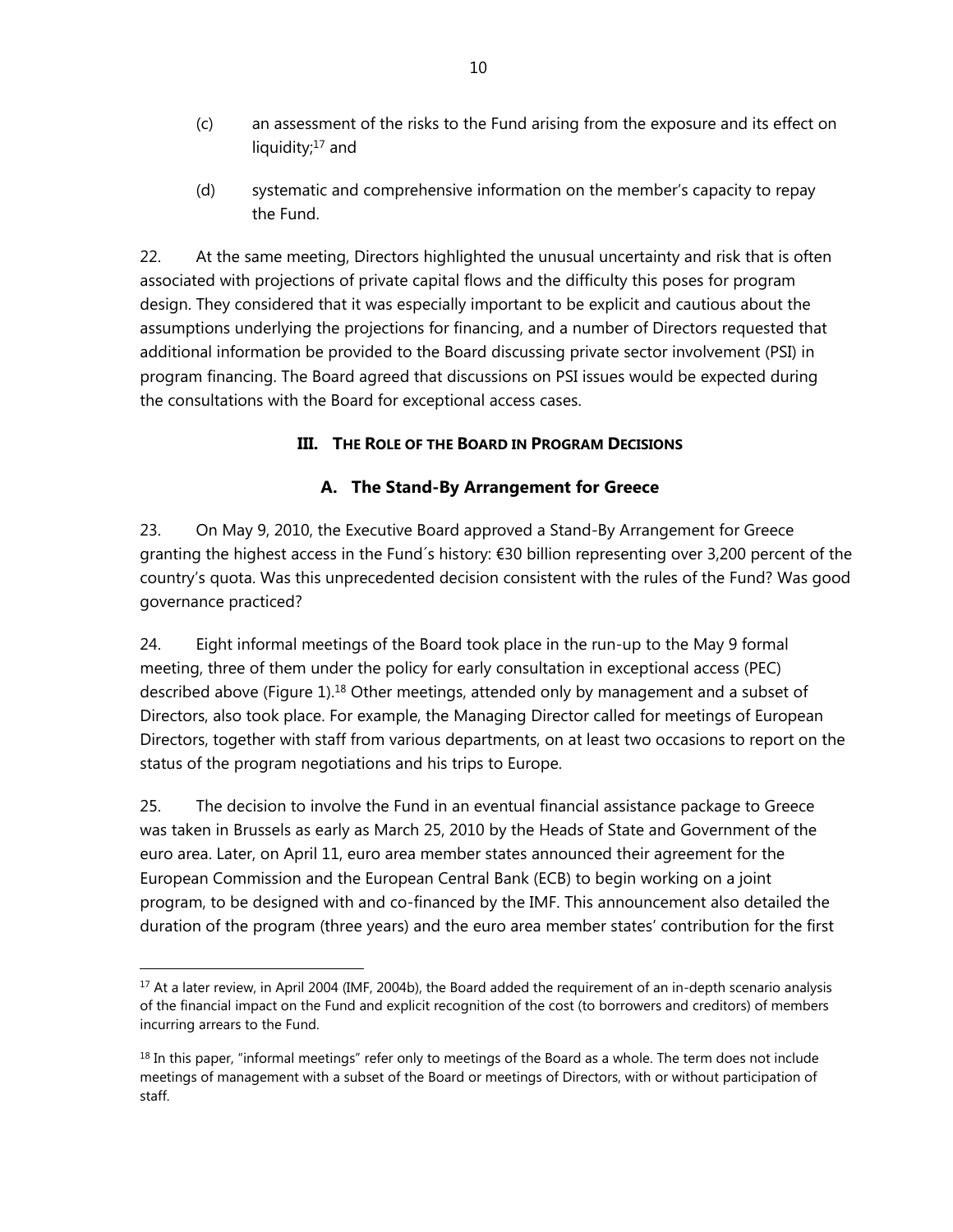year (€30 billion), which later was revised upwards. Also at that early stage, despite having reiterated the absence of negotiations—other than those related to technical assistance (TA) the Managing Director stated that it was obvious that a potential program would imply exceptional access (perhaps prejudging the Board's final decision).

|                                                                                                   | Figure 1. Greece: Timeline of Relevant Events                                                                                      |
|---------------------------------------------------------------------------------------------------|------------------------------------------------------------------------------------------------------------------------------------|
| 2010                                                                                              |                                                                                                                                    |
| <b>Board Events</b>                                                                               | <b>Other Events</b>                                                                                                                |
|                                                                                                   | Euro area Heads of State decide an eventual package would<br><b>Mar. 25</b><br>involve sustantial IMF financing                    |
| Informal Board Meeting on Greece<br><b>Mar. 26</b><br>Informal Board Briefing on Greece<br>Apr. 1 |                                                                                                                                    |
|                                                                                                   | Euro area member states agree on the terms of the program<br>Apr. 11<br>and put the EC and ECB to work on it, jointly with the IMF |
| Informal Board Update on Greece<br>Apr. 12                                                        |                                                                                                                                    |
| Informal Board Briefing on Greece<br>Apr. 15<br>Informal Board Meeting on Greece<br>Apr. 16       | Apr. 15 Greece requests preliminary discussions                                                                                    |
|                                                                                                   | IMF mission formally begins discussions<br>Apr. 19                                                                                 |
|                                                                                                   | Greece makes an official request for a SBA<br>Apr. 23                                                                              |
|                                                                                                   | Apr. 25 The MD meets with the Greek finance minister                                                                               |
| Informal Board Meeting on Greece<br>Apr. 29                                                       |                                                                                                                                    |
| <b>Informal Board Meeting on Greece</b><br>May 2                                                  | The Eurogroup and the Greek authorities endorse the<br>May 2<br>program details<br>Staff-level agreement announced by the MD       |
| Informal Board Briefing on Europe<br>May 5-6<br>Board recieves the documents for the request      |                                                                                                                                    |
| Formal Board Meeting on the SBA<br>May 9                                                          |                                                                                                                                    |

26. On April 15, 2010, the Greek authorities requested the initiation of preliminary discussions on a potential program, and an IMF mission began operations in Athens on April 19. Four days later, on April 23, Greece made an official request for an SBA, and on April 25 the Managing Director met with the Greek finance minister. On May 2, the Eurogroup made public the details of the joint program with the IMF, which had already been endorsed by the finance ministers of the euro area and approved by the Greek Council of Ministers. The Managing Director and the EU Commissioner for Economic and Monetary Affairs issued a joint statement strongly supporting the program. The same day, the Managing Director also announced a "stafflevel agreement" on a three-year and €30 billion Stand-By Arrangement for Greece (Box 2).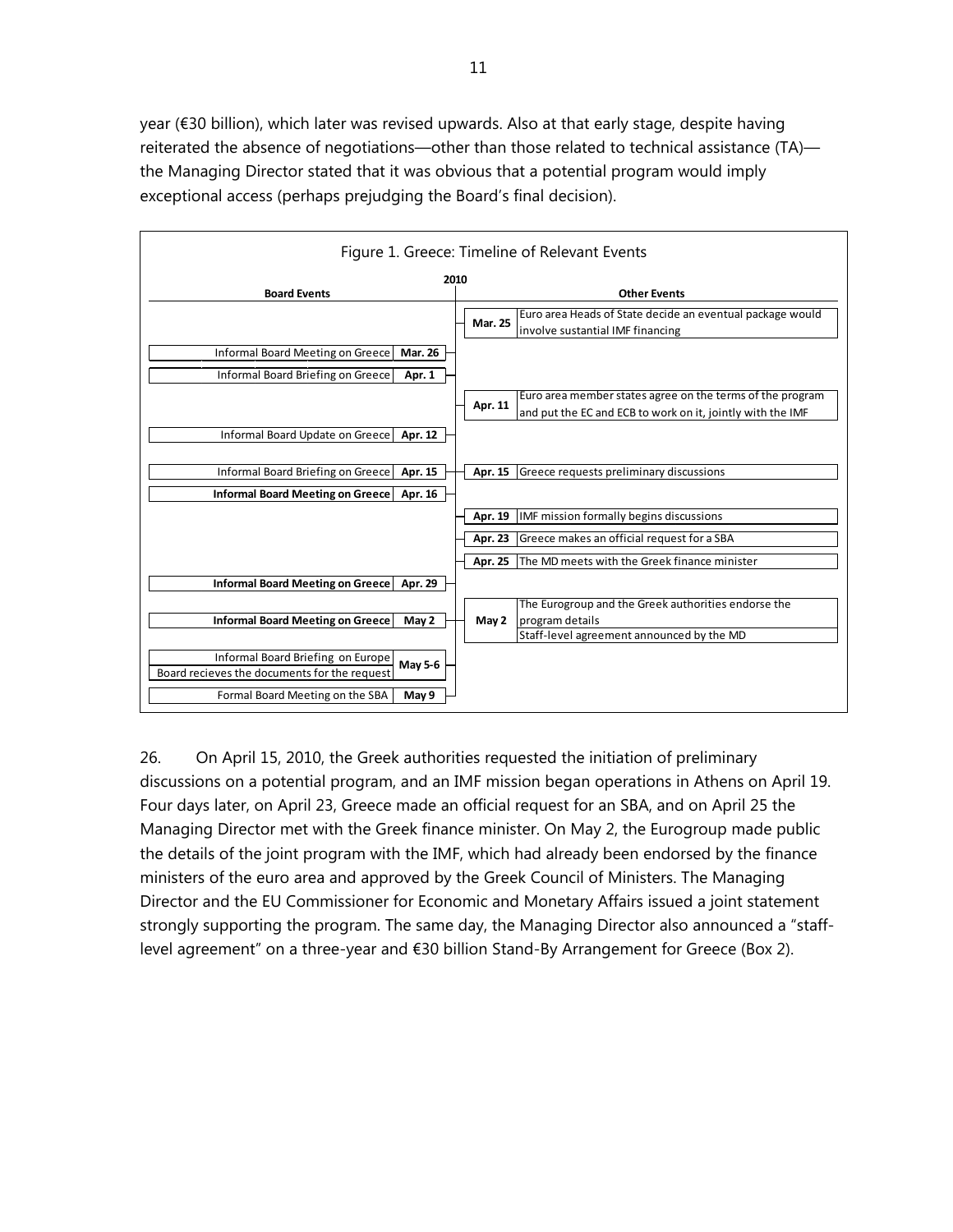#### **Box 2. Staff-Level Agreements**

Staff-level agreements are not binding. They are the manifestation of an understanding reached between the staff of the IMF and the authorities of a member country on a potential program. From the legal point of view these agreements are *ad referendum.* To become Fund arrangements in support of members' programs, they are subject, first, to clearance by management, and, second, to the final approval of the Executive Board.

However, markets and other external agents do not always pay attention to this distinction. From the public relations point of view, it is not always clear "who the Fund is" or "who speaks for the Fund" since, as the last review of the IMF's communication strategy recognized (IMF, 2014a), communication takes place at many levels. Typically, in IMF documents, "the Fund" refers to the Executive Board but, depending on the context, it may have different meanings (e.g., the Board of Governors, the Managing Director, or the institution as a whole). On who speaks for the Fund, the understanding is that each organ of the Fund does so within its own powers. In this regard, staff-level agreements are within the authority of management. The Communication Strategy establishes that public communications regarding these agreements must make very clear on whose behalf a communication is made: "Whenever relevant, where management/staff views are expressed, it should be clearly qualified by language explaining that the Fund's ultimate position would depend on the Executive Board (for example, completion of Article IV consultations and approval of use of Fund resources)."

27. The staff note that the Board received and discussed on April 16 can be judged to satisfy element #1 of the policy for early consultation (PEC). It includes a tentative diagnosis of the problem and the policy measures needed, a preliminary evaluation of the appropriateness of exceptional access, and the anticipated timetable for negotiations. This note was very brief and prepared on the basis of preliminary discussions with the Greek authorities, the EC, and the ECB. It focused mainly on contagion risks and its assessment was that strong implementation of a program would allow Greece to meet all of the exceptional access criteria—a judgment later reconsidered. The note did not provide quantified estimates of the financing gap, expected access to IMF resources, or European financing; these estimates were however already available to management and staff and to the EC and the ECB. Nor was there a discussion of PSI approaches. While not explicitly required by the PEC, this lack of openness undermined the framework's intent to strengthen the decision-making process in exceptional access cases, reduced the information provided to Directors (and their capitals) and limited their ability to provide meaningful feedback. In fact, several Directors, at this stage, expressed concerns over the lack of data provided to the Board and the absence of information on how the IMF was going to be involved in an eventual program, issues already being discussed by the press.

28. Between April 16 and May 2, the Board met informally three times under the PEC. According to the evidence reviewed by the IEO, $^{19}$  element #2 of the PEC was formally met. During interviews, however, several Board members were of the view that, while the parameters specified in this element were mentioned, the information provided by management and staff was too general and lacked crucial details (see below). With respect to element #3 of the PEC, it

 $19$  As noted in Section II, the Board procedures do not require the preparation of minutes for informal meetings. As a result, there was considerable uncertainty regarding what documents were available and accessible to the IEO. Gaps could only be filled, at least in part, with information gathered from interviews.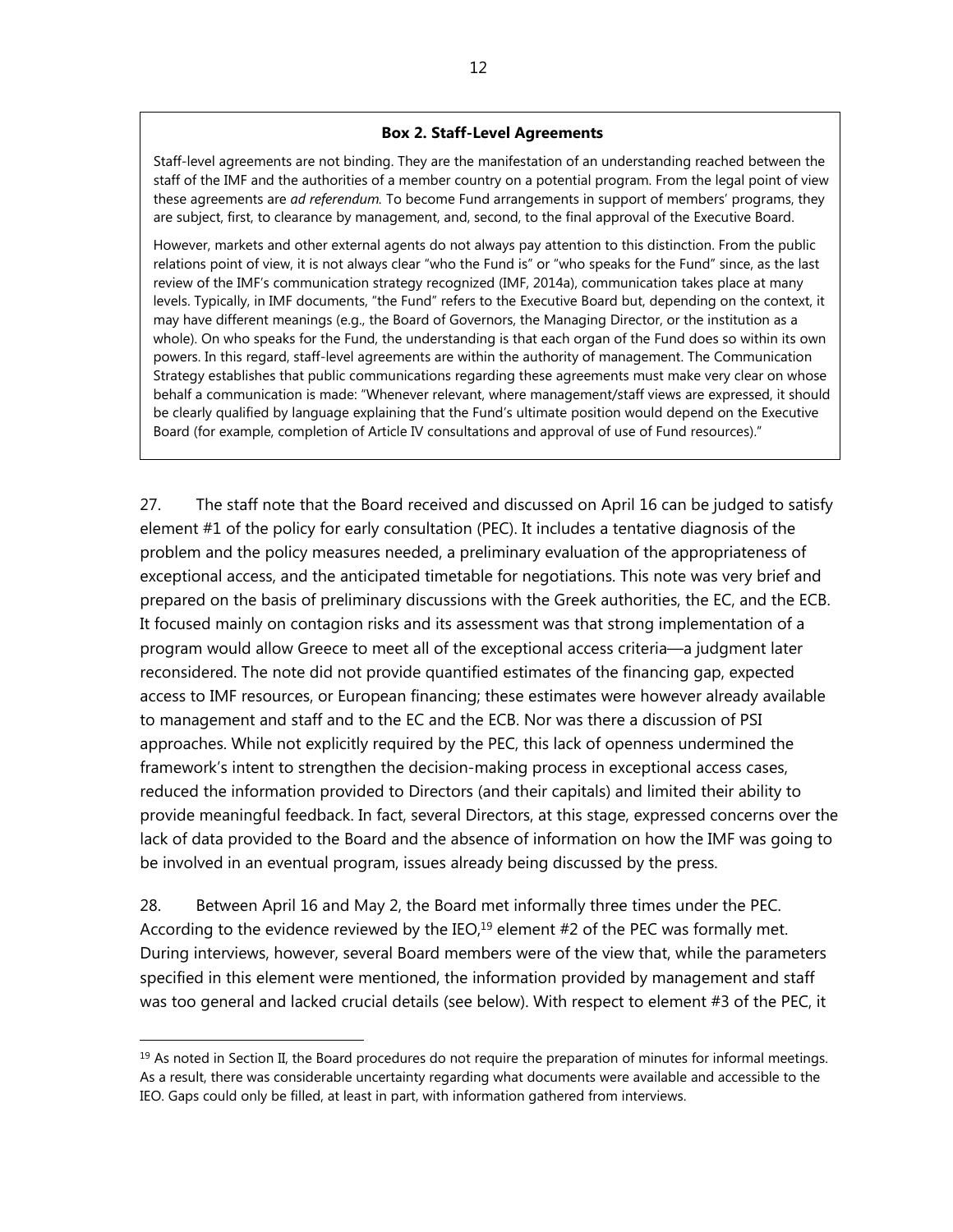appears that the report on the case for exceptional access was made available to the Board together with the program request documents.

29. At the May 2 meeting, management and staff informed Directors that a staff-level agreement had been reached and provided them with the details on the contributions of the IMF and the European partners to the financing package. Prior to that meeting, the level of access to Fund resources required under the program had not been shared with the Board, either in writing or orally, despite repeated questions by several Directors. Neither were specific numbers presented to the European Directors during their meetings with management and staff. Although element #4 of the PEC was complied with, given that the Board met right before the program announcement in Brussels, Directors did not have time to carefully consider, let alone consult with their capitals, the key parameters of the arrangement that were going to be immediately announced.

30. Similarly, element #5 of the PEC was fulfilled, since management and staff did not make any public statement prejudging the Board's final decision. However, the way the process was handled resulted in the IMF Board to be the last decision-making body to be informed about the details of the program, as the Eurogroup and the Greek authorities were already endorsing it, and virtually at the same time they were released to the public.

31. The documents containing the full details of the program and the Greek request were sent to Directors between May 5 and 6 and the Board meeting was scheduled for Sunday, May 9. This left Directors only two days to study, and to consult with their capitals, a very complex program that involved the largest financing package in the history of the Fund.

32. The requirements applicable to staff reports on arrangements involving exceptional access (element #6 of the PEC) were formally met by the May 5 report. However, the background document on the risks to the Fund and its liquidity position did not include an in-depth scenario analysis of the financial impact or explicit recognition of the cost to other members of Greece falling into arrears. In terms of format, the three meetings that took place under the PEC were called as informal restricted meetings. According to Fund's law, no decisions could be taken during any of those meetings, and virtually no procedural requirements applied.

33. In general, the timeliness and content of the informal consultations was judged by many Directors to have been inadequate. They stated to the IEO team that these informal meetings took place too late, post factum, and that the media constituted a better source of information than management and staff. A case in point is the crucial decision to grant exceptional access financing to Greece without private sector involvement (PSI)—standstill or debt restructuring (Wyplosz and Sgherri, 2016). Despite the expectation in the framework that PSI would be discussed during early consultations with the Board, several Directors felt that management and staff had avoided the topic. Although the topic was raised by a few Directors, their questions were, in their view, never substantively answered, which led to the absence of an informed and open discussion and the subsequent perception that they were being presented with a fait accompli. For example, when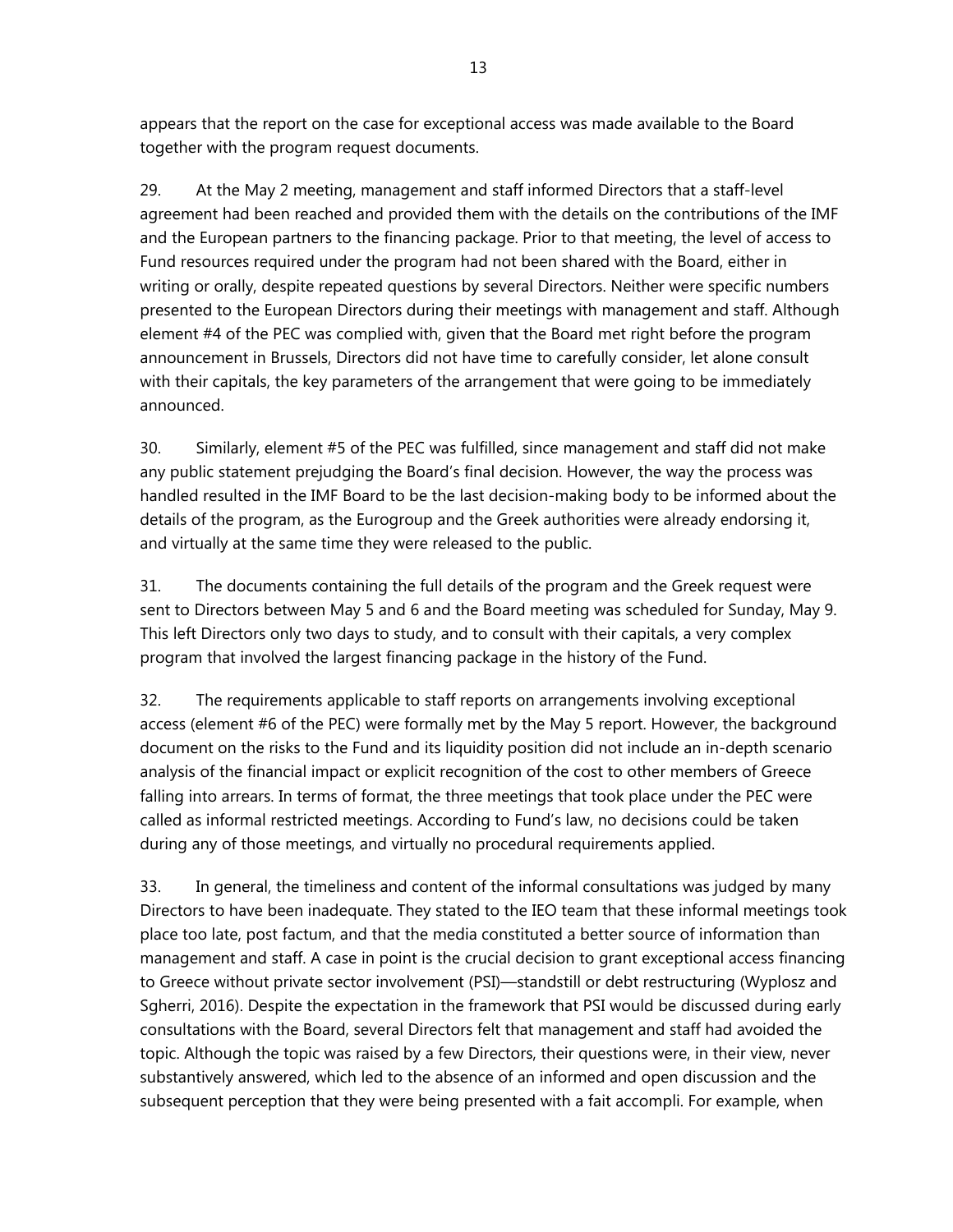asked about debt restructuring during one of the meetings, staff replied that debt restructuring had never been on the table and would never be under discussion.

#### **The objectives of the exceptional access framework**

34. In sum, as the foregoing discussion suggests, while the letter of the exceptional access framework was complied with, its objectives were not satisfied, particularly, those of the PEC. The lack of timely and relevant information to the Board had three main consequences. First, it created an important information asymmetry at the Board. Some Directors, including those representing European members, might have received more timely information from their capitals on the progress and details of the negotiations, but the rest were not adequately kept informed by management and staff.<sup>20</sup> While this asymmetry occurs in any program discussion, where the Director representing the borrowing country enjoys access to information not available to other Directors, this case was exceptional in that countries holding over 30 percent of the voting power at the Board had potential access to information on program negotiations via their participation in the European institutions.

35. Second, IEO interviews and the sequence of events suggest that the Executive Board's decision-making and advisory roles were undermined, rather than strengthened as intended under the exceptional access policy procedures. Information reached Directors practically at the same time as decisions were publicly announced by management and the IMF's European partners, leaving little room for the Board to provide real input or to influence decisions. On May 9, the Board had the legal prerogative to reject or postpone the approval of the program, since what was presented to them was a staff-level agreement *ad referendum*. But, was this a feasible option? Rejecting a program request is a difficult decision for the Board in any program case, as it implies acting against the advice of management and staff—potentially undermining their authority, and, ultimately, damaging the IMF's credibility—and denying assistance to a member country in difficulties.21 Indeed, the early Board consultation procedures are intended to avoid this "nuclear option" by keeping Directors informed during program negotiations and allowing for timely consultations with their capitals. In this case, rejection was even more difficult, because of (i) the risk of regional and global contagion, and (ii) the fact that the capitals of member

 $20$  According to one interviewee, the frequent interactions of the Managing Director with European Finance Ministers during the negotiations distorted the usual channel of communication of capitals with the IMF, which takes place through the Executive Director. This may have reduced the information asymmetry between European and non-European Directors but may have also aggravated the general lack of information at the Board, thereby removing it further from the decision-making process.

 $21$  In fact, programs are hardly ever voted down by the Board.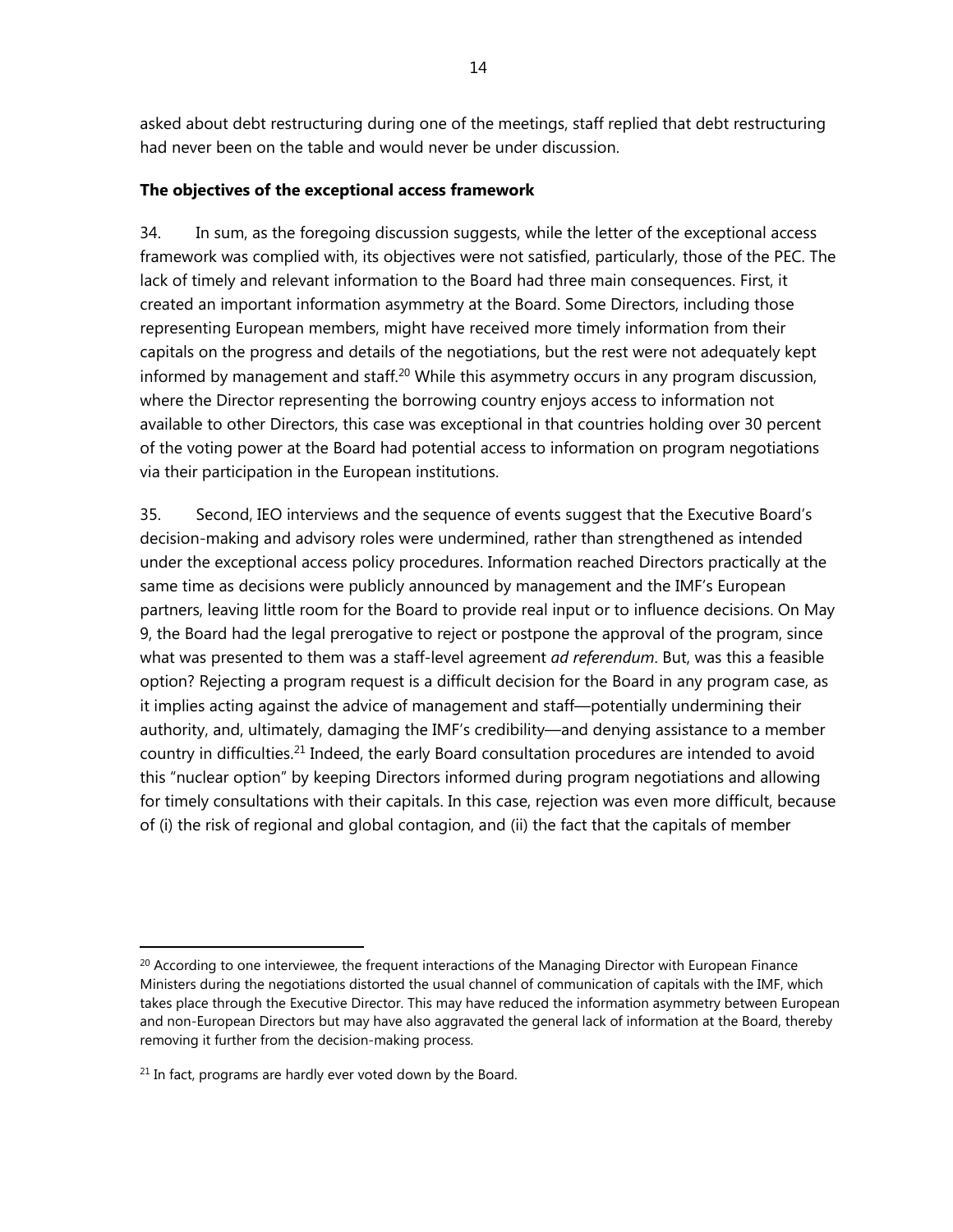countries holding almost one-third of the voting power at the Board, and providing the non-IMF part of the program financing, had already publicly committed to the agreement.<sup>22</sup>

36. Third, delayed information and involvement deprived the Board of the ability to direct and monitor management and staff, making it difficult to hold them accountable. Thus, management's discretion and decision-making powers were left effectively unchecked.

37. These governance and accountability problems, which the PEC was designed to address, may have eroded the legitimacy and evenhandedness of the IMF. They are not new, $^{23}$  but the case of Greece is a particularly clear and striking example. These issues result in part from Directors' dual role as representatives of member countries and as IMF officials. Many Directors noted during interviews a conflict between their own views regarding the viability of the Greek program and those they were instructed to support by their authorities. Some of them even described the Board as a "theatrical exercise" in some instances, and considered it caught in a "governance trap."

38. Why did this happen? It would appear that four factors were at play. First, management was able to maximize its operational and decision-making powers by minimizing the involvement of the Board, and Directors may not have pushed back hard enough, demanding more information. Second, as foreseen by the exceptional access framework, decisions had to be made in a fast-evolving context, subject to a high degree of uncertainty. In the words of one Director interviewed, "the environment of risk and fear created around the negotiations" was such that it looked like "everything was permissible," which led to, at least, the perception of a more favorable treatment of Greece. Third, coordination with the European institutions introduced additional difficulties, as the process did not always operate smoothly. However, the Eurogroup seems to have been kept better informed by the EC and the ECB, than the IMF Executive Board by management and staff (Kincaid, 2016). Fourth, in an environment of extreme market sensitivity, potential leaks were considered a significant risk, especially given the history of recurring information leakage problems at the Board.

39. The process of informing the Board was seemingly approached as a box-ticking exercise, jeopardizing the credibility and legitimacy of the institution. Indeed, the consensus view among Directors interviewed was that the process could and should have been handled differently. They believed that a more timely, open, and transparent involvement of the Board would have prevented (i) the perception, internal and external, that the IMF gave Greece a more favorable

 $^{22}$  The consolidation of European voting power in the cases of Greece, Ireland, and Portugal triggered calls for adaptation of the voting rules at the Board. See, for example, the views of Jim Flaherty, Canadian Finance Minister at the time, proposing a double vote and approval; one by euro area members and another one by non-euro area members: http://www.reuters.com/article/g-idUSL2E8FJ2KJ20120420. This change would have required an amendment to the Fund's Articles of Agreement.

<sup>23</sup> See, for example, IEO (2008).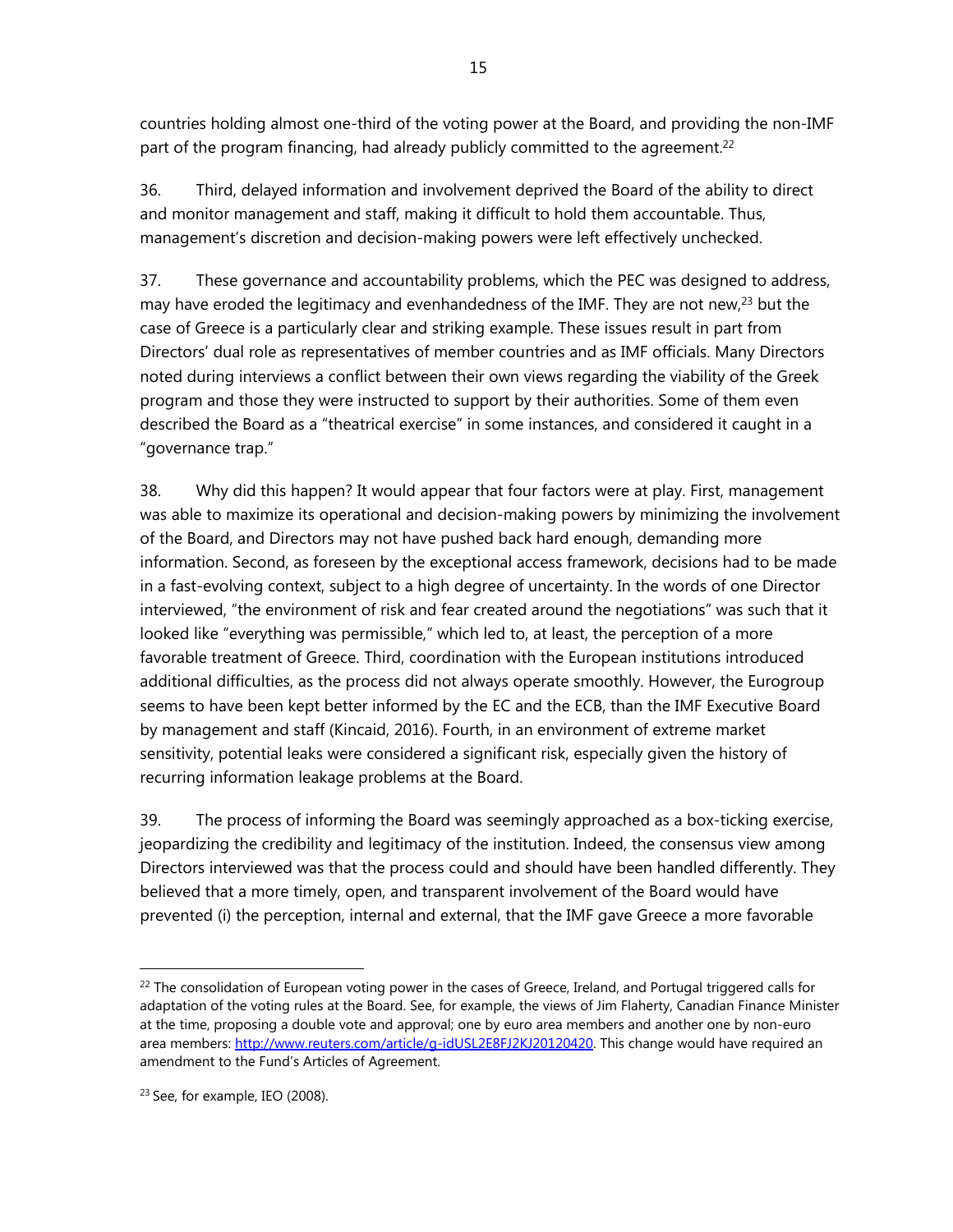treatment, and (ii) the sidelining of the Board that left a part of the membership largely out of the process. Even so, in their view, it would have had little or no impact on the final decisions.

## **B. The Modification of the Exceptional Access Criteria**

40. The approval of the Greek SBA required a modification of the second criterion of the exceptional access framework. Since Fund staff assessed Greece's debt not to be sustainable in the medium term with a high probability (Schadler, 2016) and after IMF management and the European institutions had already agreed and announced that Fund financing above the regular access limits was needed, IMF management decided that a modification of the criterion was the best way forward. The Board was not consulted on this question. In fact, Directors were not informed of staff's doubts regarding the sustainability of the Greek debt under the program, or notified of the proposal to modify the exceptional access criteria, until May 5, when the formal request document was sent to the Board.

41. In making this change, the rationale behind the Board's procedures was overlooked. First, Directors did not have enough time—just two days—for consideration of a decision that modified a crucial element of the lending framework of the IMF. Arguably, this could have been justified by the urgency of the situation at the time but, according to the evidence obtained by the IEO, management had been considering different alternatives for the modification to the exceptional access policy since, at least, end-April. Moreover, staff stated during the formal Board meeting on the Greek SBA request that they had been thinking about how to approach a change in policy for "a couple of weeks." Yet the Board was not consulted or informed during this period.

42. Second, and more importantly, neither management nor staff drew the attention of the Board to the proposed decision itself or to the fact that the exceptional access criteria would effectively be modified by approving the SBA. The policy change was embedded in the report requesting the Greek SBA and, therefore, was to be approved implicitly along with the formal and explicit request for Fund resources.<sup>24</sup> According to internal documents, concerns were raised during a meeting of management and staff that changing the policy might undermine the credibility of the IMF-supported program, especially with financial markets. It was noted by staff that this policy change could be done quietly by embedding the decision in the staff report. This is against the objectives of the Board procedures and normal Fund practice. In fact, according to interviews and the minutes of the meeting, several Directors expressed concerns about the modification being "hidden" in one sentence of the report, and stated they had not realized the

 $24$  The report, in assessing the compliance with the exceptional access criteria, reads: "On balance, staff considers debt to be sustainable over the medium term, but the significant uncertainties around this make it difficult to state categorically that this is the case with a high probability. Even so, Fund support at the proposed level is justified given the high risk of international systemic spillover effects. Going forward, such an approach to this aspect of the exceptional access policy would also be available in similar cases where systemic spillover risks are pronounced." (IMF, 2010a, p. 19).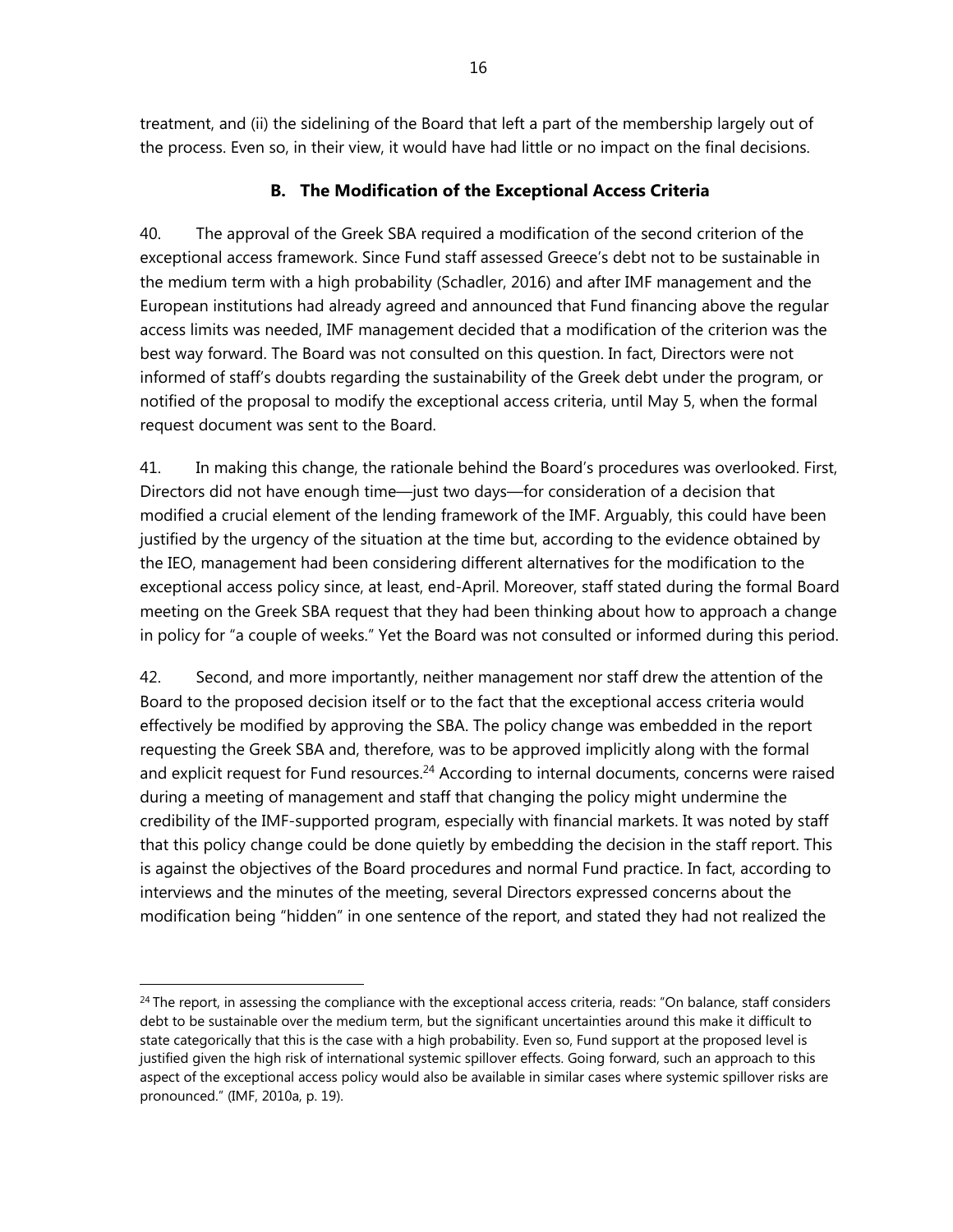magnitude and implications of this modification until one of them raised the issue during the meeting.

43. Once the issue was put in the spotlight during the Board meeting, several Board members expressed concern over how the modification was being presented and explored different alternatives. They proposed taking a decision applicable exclusively to Greece, but the Legal Counsel explained that the Board has no authority to make individual exceptions and, therefore, a modification of the criteria for Greece would apply to the whole membership. Some Directors also proposed to hold a separate meeting to deliberate such a far-reaching change or, at a minimum, to dedicate an entire paragraph of the report to discussing the modification, which is more in line with the regular practice. In the event, it was decided to go ahead with the language as proposed in the staff report, and to reflect it in the summing up.<sup>25</sup> The published IMF press release made no mention of this change in IMF policy.

44. The process for the inclusion of what became known as the systemic exemption clause went also against the objectives of the exceptional access framework, namely to limit discretion, ensure uniformity of treatment, safeguard Fund resources, and shape expectations of members and markets. Furthermore, the modification clearly was a reversal of the Board's judgment at the time of the introduction of the framework in 2002, when a systemic criterion was rejected (due, again, to concerns about its compatibility with the principle of uniformity of treatment). In coming to the decision to modify the criteria, the same four factors that led to the approach adopted during the approval of the SBA for Greece (see above) may have been at play. Moreover, as management, and the European partners, had already agreed on the design of the Greek program, a pragmatic and quick fix was needed. A senior IMF official interviewed by the IEO considered at the time that the exceptional access criteria were "bureaucratic rules" that should not stand in the way of putting out the fire facing the world and that their modification would not be a serious issue.

45. The way in which the modification of the exceptional access framework was handled raises the same governance, accountability, and evenhandedness issues posed by the departure from the framework itself (see Section A above).

# **C. The Extended Arrangement for Ireland**

46. On December 16, 2010, the Executive Board of the IMF approved a three-year and €22.5 billion arrangement under Extended Fund Facility (EFF) for Ireland, authorizing the second

 $25$  The summing up states regarding the debt sustainability issue: "While Directors considered public debt to be sustainable over the medium term, they recognized that there are significant uncertainties that make it difficult to state categorically that there is a high probability that the debt is sustainable over this period as required under the exceptional access policy. Even so, on balance, Directors considered Fund exceptional access as justified given the high risk of international systemic spillovers. Going forward, to ensure the principle of uniformity of treatment, Directors recognized that the Fund would follow this approach regarding this criterion in similar cases with a high risk of systemic spillovers." (IMF, 2010b)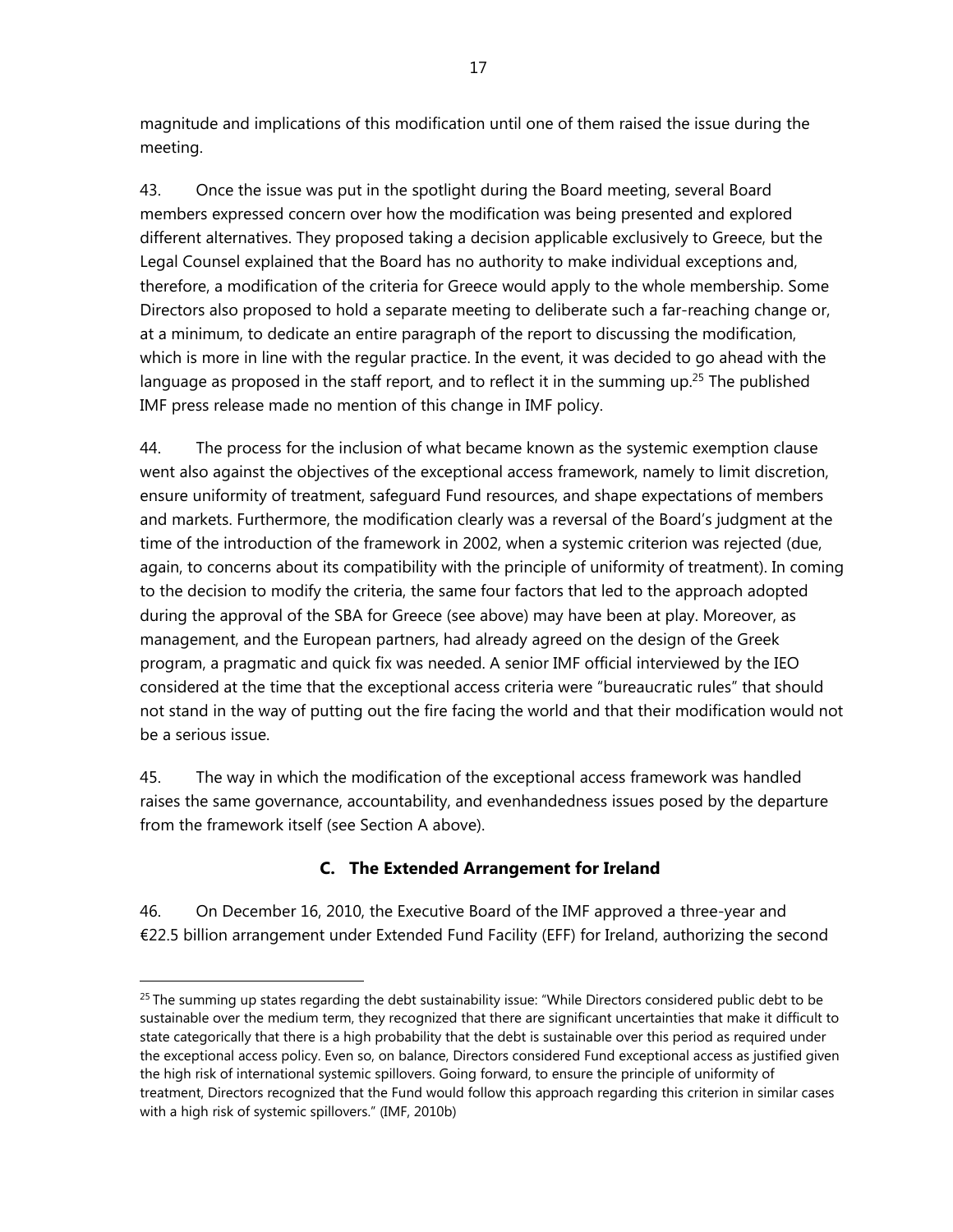highest level of access in the history of the IMF: 2,322 percent of Ireland's quota. The Board held three informal meetings on Ireland before the approval of the extended arrangement (Figure 2), two of them under the policy for early consultation (PEC).



47. On November 17, 2010, management and staff communicated to the Board that the next day an IMF mission would begin a "technical engagement" with the Irish authorities on financial sector issues and on "preparation and discussion of program modalities" for a potential program. On November 21, the Irish government formally requested financial assistance from the European Union.<sup>26</sup> On the same date, EU ministers accepted the Irish request, to be met with a joint EU-IMF financial assistance package<sup>27</sup> and the Managing Director instructed an IMF team that was already in Dublin to work on the program, together with the other members of the troika. Also on November 21, a note prepared by staff was sent to the Board in preparation for the Board meeting to be held on November 23. This note presented (i) a preliminary analysis of the problems of the Irish economy, (ii) the recommended policy measures, (iii) a positive assessment of the fulfillment of the criteria for exceptional access, justified by the high risk of international systemic spillovers, and (iv) the anticipated next steps. Thus, it met the requirements contained in element #1 of the PEC. However, as in the case of Greece, this note did not provide estimates of financing requirement, IMF support, and European contribution, all of which was available to management and staff at the time. Moreover, during the November 23 meeting, staff explained that it was still too early to provide estimates on the size of the financing requirements—although it was foreseen that the IMF would cover approximately one third of them—or to discuss in depth PSI approaches. As in the Greek case, while complying with the letter of the exceptional access framework, the approach of management and staff departed from its objectives.

<sup>&</sup>lt;sup>26</sup> http://money.cnn.com/2010/11/21/news/international/ireland\_banks\_bailout/index.htm.

<sup>&</sup>lt;sup>27</sup> http://ec.europa.eu/economy\_finance/crisis/2010-11\_en.htm.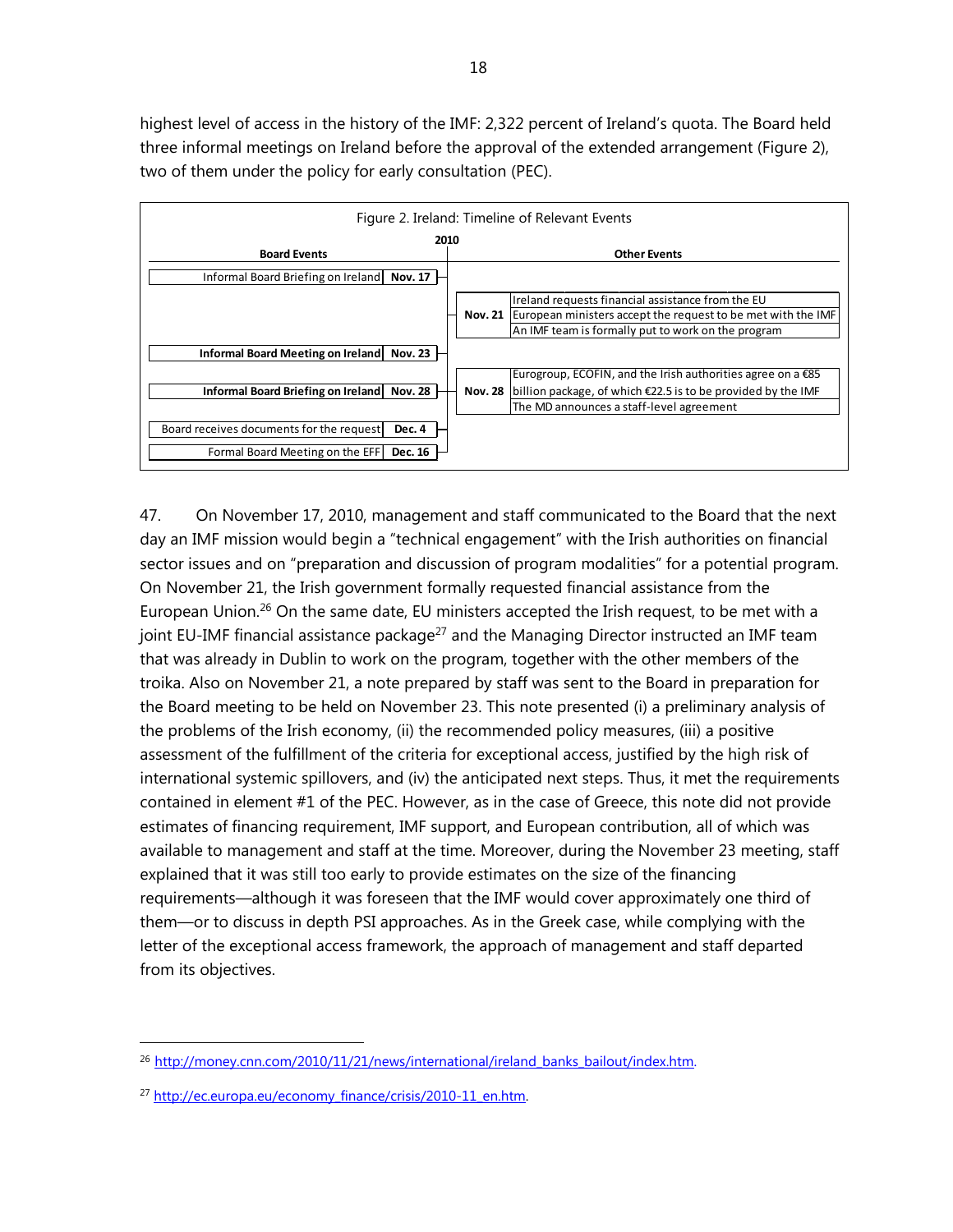<sup>19</sup>

48. On November 28, the Eurogroup and ECOFIN met and unanimously agreed, with the Irish government, on a financial package of €85 billion, of which €22.5 billion was to be provided by the IMF. An informal Board meeting took place simultaneously, during which Directors were provided with the details of the IMF's financial contribution to the program, in compliance with element #4 of the PEC. The EU Commissioner and the Managing Director announced the agreement immediately after in a joint statement. At the same time, the Managing Director announced separately a staff-level agreement for a three-years arrangement under the EFF and for €22.5 billion.

49. Thus, requirements under element #2 of the PEC were formally satisfied, although Directors felt that key information was not shared with the Board. The Board did not receive a note on the case for exceptional access until the staff report for the program request was circulated, which is consistent with element #3 of the PEC. The Board received the program documents recommending the approval of exceptional access on December  $4<sup>28</sup>$  with a discussion to be held on December  $10<sup>29</sup>$  These documents complied with element #6 of the PEC.

50. Overall, the letter of the PEC was complied with during the decision-making process. The rationale and objectives of the exceptional access framework, however, were somewhat set aside. For example, Executive Directors could have been provided with key information in a more timely manner, allowing for more meaningful consultations with their capitals and a more proactive role of the Board at an early stage. The Board was again notified of the IMF's share of the financing under the program as the other members of the troika and the Irish authorities were already giving their agreement and practically at the same time as the public. When the Board was faced with a proposed decision to approve the arrangement, the European authorities and institutions, with the tacit approval of IMF management, had publicly committed to the program for more than two weeks. The nuclear option was the only one left to Directors in case of disagreement. In this respect, the process that led to the approval of the Irish arrangement is subject to analogous criticisms to the process used for Greek SBA, with a similar impact on accountability, legitimacy, and governance.

51. The Irish case also highlights another element of the exceptional access framework: the expectation that the Board would discuss PSI issues during the consultations preceding the approval of an arrangement. During those consultations, despite several questions by Directors, they were not discussed in depth. While during the formal meeting on December 16, some Directors put on the table again the question of alternative approaches to PSI—more specifically asking staff about the possibility of bailing in senior bondholders of Irish banks—the issue had been settled some time earlier. After initial consideration by the Irish authorities and IMF staff, the troika had collectively ruled out this possibility in the last week of November, following a

 $28$  Ireland did not make the formal request until the previous day.

 $29$  The later decision by the Irish government to table a motion on the program before the Parliament forced the postponement of the Board's discussion until December 16.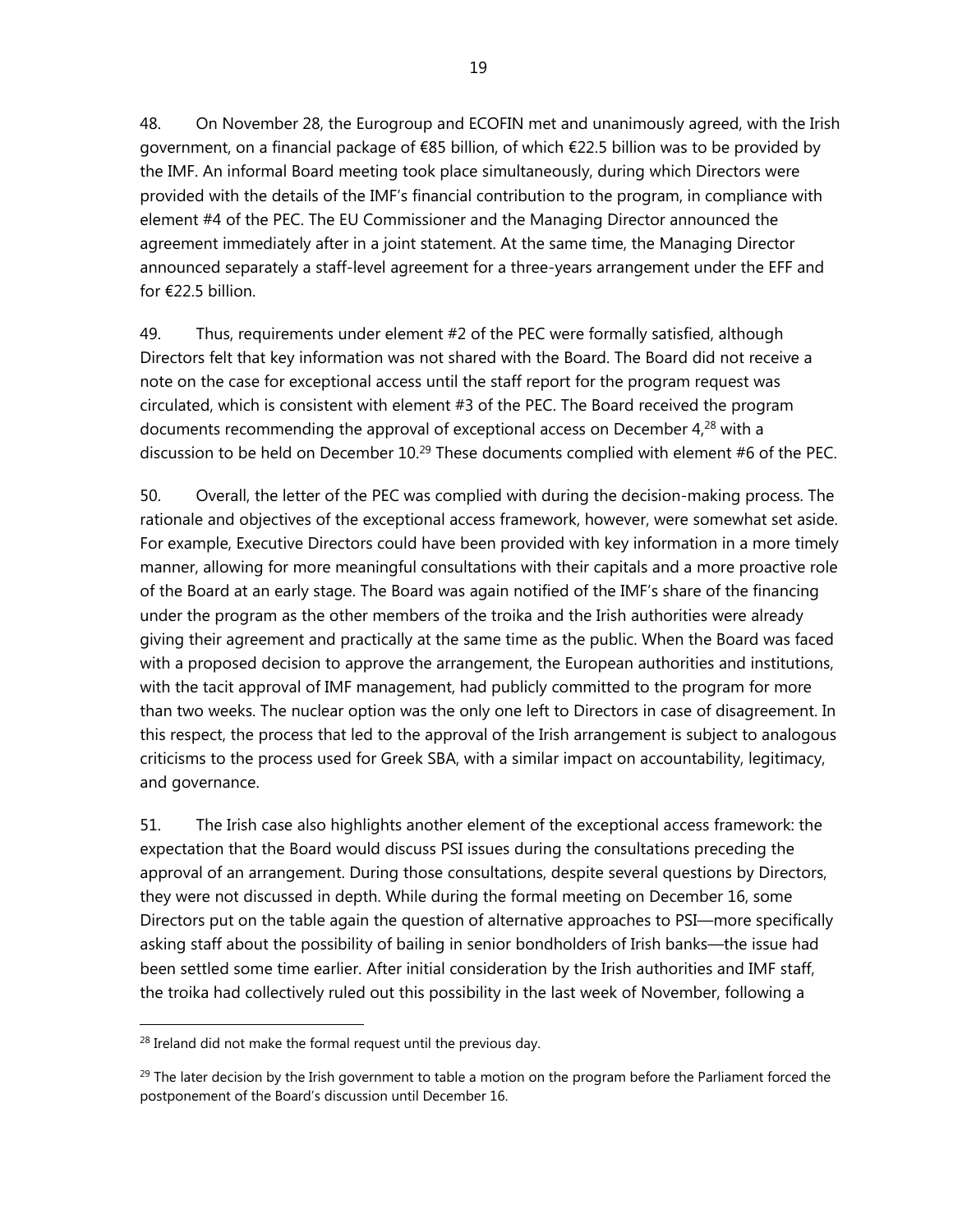teleconference held by the finance ministers of the G7, the president of the European Central Bank, and the Managing Director of the IMF (Donovan, 2016). This issue had not been discussed at informal Board meetings prior to that decision, depriving Directors of an opportunity to provide guidance for negotiations to management and staff and raising again questions of information asymmetry, accountability, and governance more generally.

## **D. The Extended Arrangement for Portugal**

52. The Board approved Portugal's three-year arrangement under the Extended Fund Facility involving financing for €26 billion or 2,306 percent of its quota (the third highest access in the Fund's history)—on May 20, 2011 (Eichenbaum and others, 2016). The Board met informally four times, beginning April 7, to discuss issues related to Portugal (Figure 3).<sup>30</sup> Two of these four informal Board meetings took place under the policy for early consultation (PEC).

|                                                           | Figure 3. Portugal: Timeline of Relevant Events                                                                 |
|-----------------------------------------------------------|-----------------------------------------------------------------------------------------------------------------|
| 2011                                                      |                                                                                                                 |
| <b>Board Events</b>                                       | <b>Other Events</b>                                                                                             |
| Informal Board Briefing on Europe<br>Apr. 7               | Portugal requests financial assistance from the EU, the euro<br>Apr. 7<br>area, and the IMF                     |
| Informal Briefing on Portugal<br>Apr. 8                   | Apr. 8<br>The Troika begins negotiations with Portugal                                                          |
| <b>Informal Board Meeting on Portugal</b><br>Apr. 19      |                                                                                                                 |
| Informal Board Meeting on Portugal<br>May 2               |                                                                                                                 |
|                                                           | The Portuguese Prime Minister announces the program<br>May 3                                                    |
|                                                           | The EC and the IMF jointly announce the details of the EFF<br>May 5<br>The MD announces a staff-level agreement |
|                                                           | May 16 The program is signed by the Eurogroup and ECOFIN                                                        |
| Board receives documents for the request<br><b>May 17</b> | <b>May 17</b><br>MoU on conditionality signed by Portugal and the EC                                            |
| May 20<br>Formal Board Meeting on the EFF                 |                                                                                                                 |

53. On April 7, the Portuguese authorities requested, formally and simultaneously, financial assistance from the EU, the euro area member states, and the IMF. The Board met informally on the same date to discuss the situation in Europe, including Portugal. On April 8, the Eurogroup and ECOFIN acknowledged the request and invited the EC, the ECB, and the IMF to start program negotiations with Portugal. On the same day, an informal Board meeting was called to inform Directors of the Portuguese request.

54. On April 19, the Board met informally again, for the first time under the PEC, to consider the concise note prepared by staff. This note, circulated to Directors the previous day, met the formal requirements in element #1 of the PEC, including a preliminary evaluation of the criteria for exceptional access in which staff assessed the second criterion to be met given the "high risk

<sup>&</sup>lt;sup>30</sup> The 2011 IMF Spring Meetings took place between April 15 and 17, and the Managing Director resigned on May 18.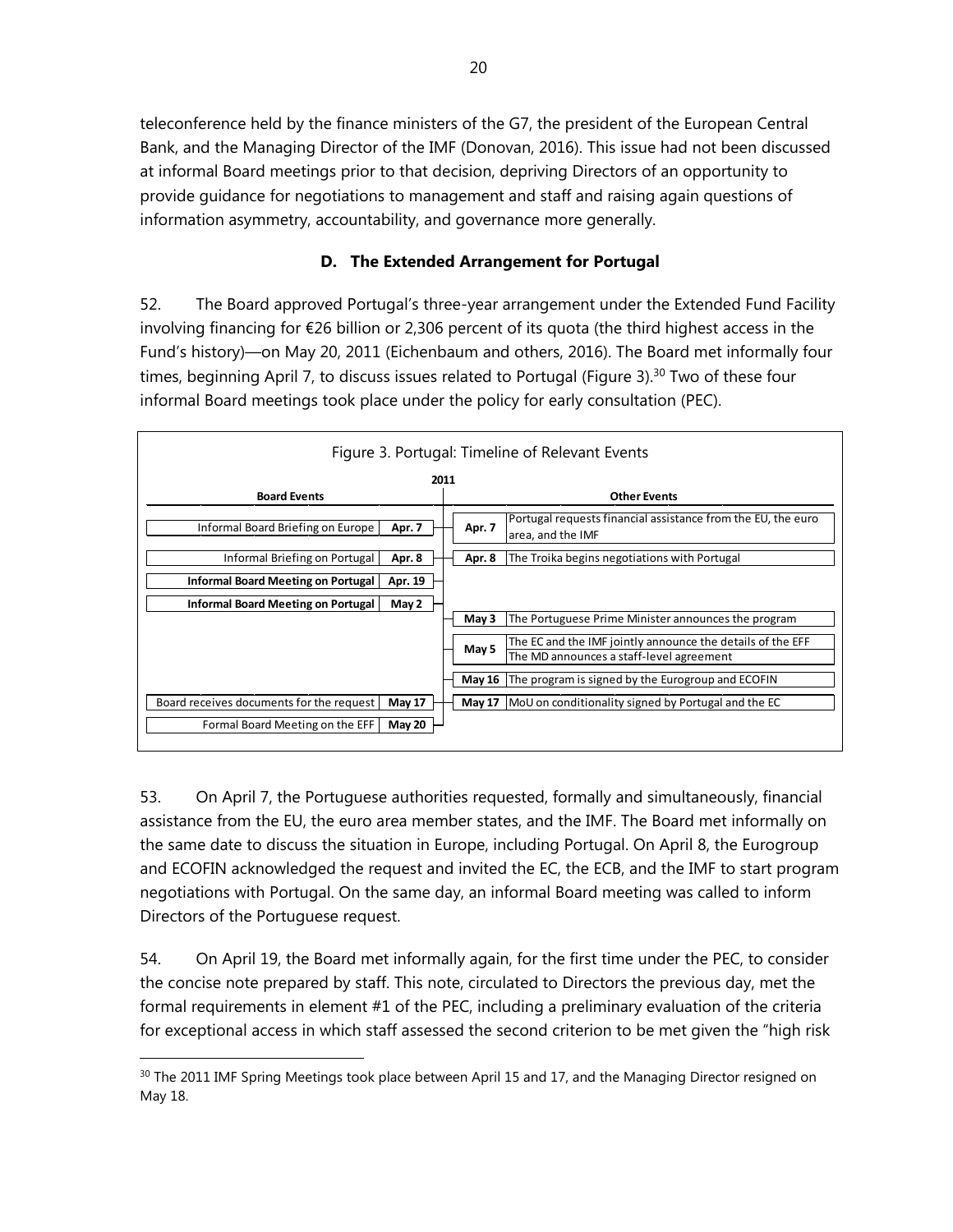of international systemic contagion." Yet, as in the other two cases, quantification of the financing requirement, expected IMF access, and European financial support were not provided to the Board in this note even though this information was available to management and staff. Moreover, in response to Directors' questions at the informal meeting, staff explained that it was still too early to provide such information.

55. There was another informal Board meeting on Portugal on May 2. During that meeting, management and staff shared with the Board a preliminary financing gap estimate of €70 billion, of which one-third was to be covered by the IMF. Therefore, in the Portuguese case, the Board was informed of the (preliminary) level of access before the public announcements and before the program was approved by the European institutions, satisfying elements #4 and #5 of the PEC. Other elements of the PEC were also complied with, since (i) information given to Directors broadly complied with the requirements of element #2, and (ii) the Board received a report on the case for exceptional access with the documents supporting the Portuguese request, which is sufficient under element #3. However, PSI issues were not discussed as expected in the exceptional access framework.

56. The Portuguese Prime Minister announced the program on May  $3<sup>31</sup>$  but it was only on May 5 that the EC and the IMF jointly released the details of their financial assistance. The Managing Director announced a €26 billion staff-level agreement under the EFF on the same day. Subsequently, on May 16, finance ministers signed the agreement during the meetings of the Eurogroup and ECOFIN. The Memorandum of Understanding that specified the conditionality was signed by the EC and Portugal on May 17. The formal Board meeting was held on May 20. The staff report for the request, specifying the details of the arrangement in full, was sent to Directors two days earlier and was compliant with the requirements of element #6 of the PEC.

57. In general terms, the Board was informed in a more timely manner during the Portuguese negotiations than in the other two cases. However, Directors were still not able to provide guidance during the first stages of the process and could have been provided with information earlier. The Portuguese case is, moreover, the only one in which, at the time of writing, an ex-post evaluation (EPE) has not been discussed by the Board, even though almost two years have elapsed since the expiration of the arrangement in June 2014.

# **IV. THE ROLE OF THE BOARD IN OTHER SELECTED DECISIONS**

# **A. "Enhanced Surveillance" for Italy**

58. Italy committed to a series of structural reforms and to a fiscal consolidation strategy during the Euro Summit on October 26, 2011. The leaders' statement invited the European Commission to assess in detail the proposed measures and to monitor their implementation. The G20, during the November 4 summit in Cannes, supported these measures and welcomed in its

<sup>31</sup> http://www.reuters.com/article/us-portugal-bailout-idUSTRE7425UP20110503.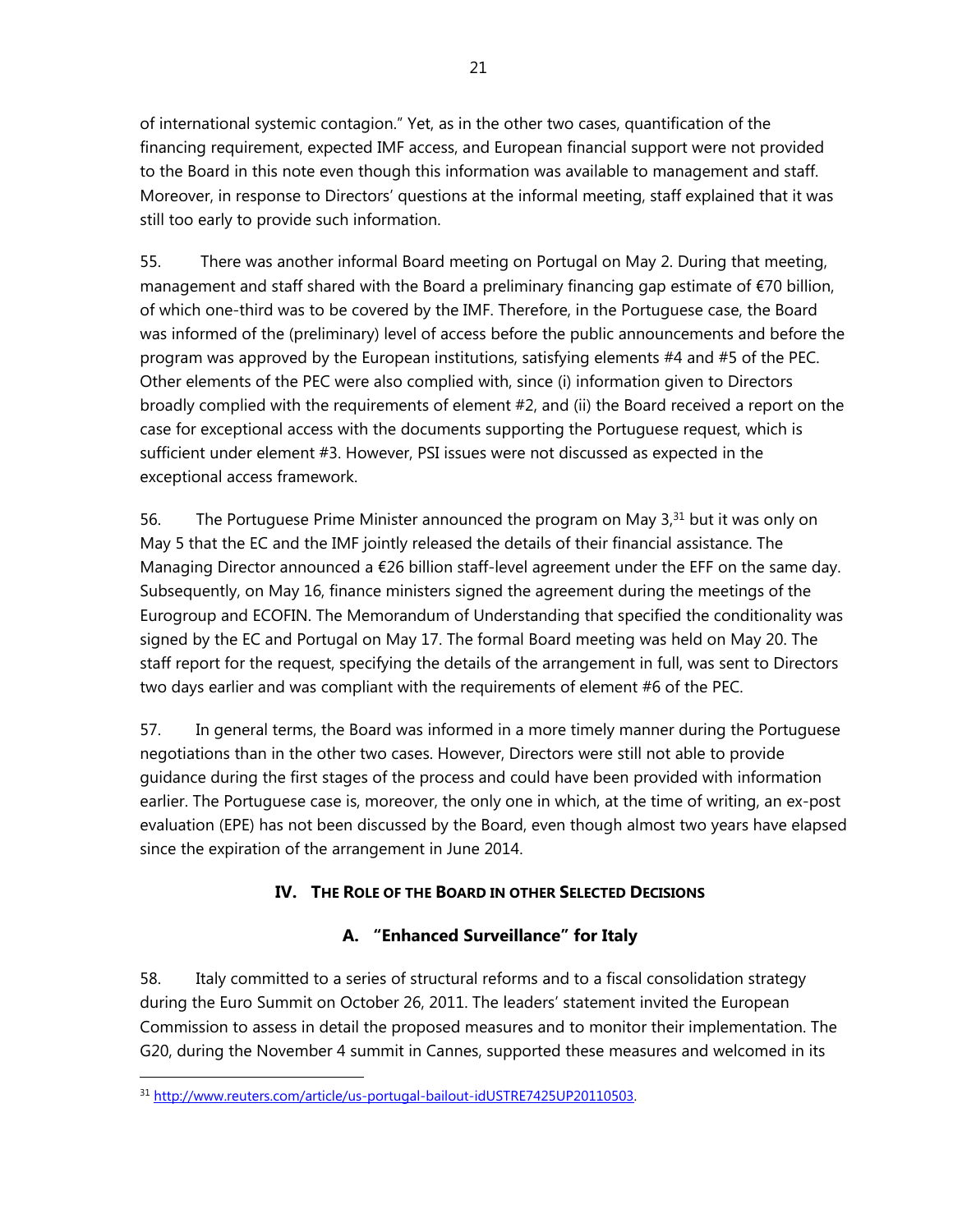statement "Italy's decision to invite the IMF to carry out a public verification on its policy implementation on a quarterly basis" (G20, 2011). The Managing Director, who attended the G20 summit, confirmed immediately afterwards Italy's request to the Fund and stated that she expected to have a team on the ground before the end of the month. She also explained that the plan was to benefit from the expertise, know-how, and independence of the IMF to verify and certify the implementation of Italy's commitments, in order to overcome their "lack of credibility."

59. This monitoring of Italy's policy implementation, sometimes referred to by the Fund's spokespersons and the media as "enhanced surveillance," $32$  never occurred. According to IEO interviews, as the new Prime Minister of Italy took office and the measures agreed with the EC were implemented, coupled with the ECB's purchases of Italian bonds, market pressures eased, and the Italian government and its European partners no longer considered formal IMF involvement as necessary.33

60. What was the involvement of the Board in the considerations of this enhanced surveillance engagement? Some members of the Board recalled being informed about the Managing Director's discussions in Europe, but the issue and the alternative ways in which the Fund could engage with Italy were never presented in written form or discussed informally with the Board, according to evidence available to the IEO. This episode is another example of decisions being taken in Europe with no meaningful involvement of the IMF's Executive Board. It also contributed to solidify the perception among some Directors that European countries were treated differently.

## **B. The Provision of Technical Assistance to Spain**

61. In 2012, the IMF conducted a Financial Sector Stability Assessment (FSSA) for Spain under the Financial Sector Assessment Program (FSAP), updating the one completed in 2006. On April 25, the preliminary conclusions were made public by the Fund mission. On June 8, the Board formally discussed the Spanish FSSA,<sup>34</sup> and the next day the Eurogroup made public a

 $32$  Formally, "enhanced surveillance" is a special instrument in the IMF toolkit used as a signaling device and does not imply IMF endorsement of the member's economic program. Created in 1985, it has not been used since the early 1990s (IMF, 2007). It is unclear whether references to 'enhanced surveillance' in the context of Italy's monitoring referred to this instrument in particular or generically to an intensified form of surveillance. Had this monitoring been implemented, this differentiation would have been important, as the required involvement of the Board would have been different.

<sup>&</sup>lt;sup>33</sup> Mario Monti replaced Silvio Berlusconi as Prime Minister on November 16, 2011. The media reported, at the beginning of February 2012, that discussions between Italy and the IMF were being held on the possibility of bringing the format of the planned monitoring closer to the Fund's regular surveillance, as market pressures eased. (See http://www.reuters.com/article/italy-imf-idUSL5E8D32KH20120203).

<sup>&</sup>lt;sup>34</sup> FSSAs are normally discussed by the Board together with the Article IV report for the country in question. However, in this case, the Board considered the FSSA for Spain on standalone basis (the Article IV report was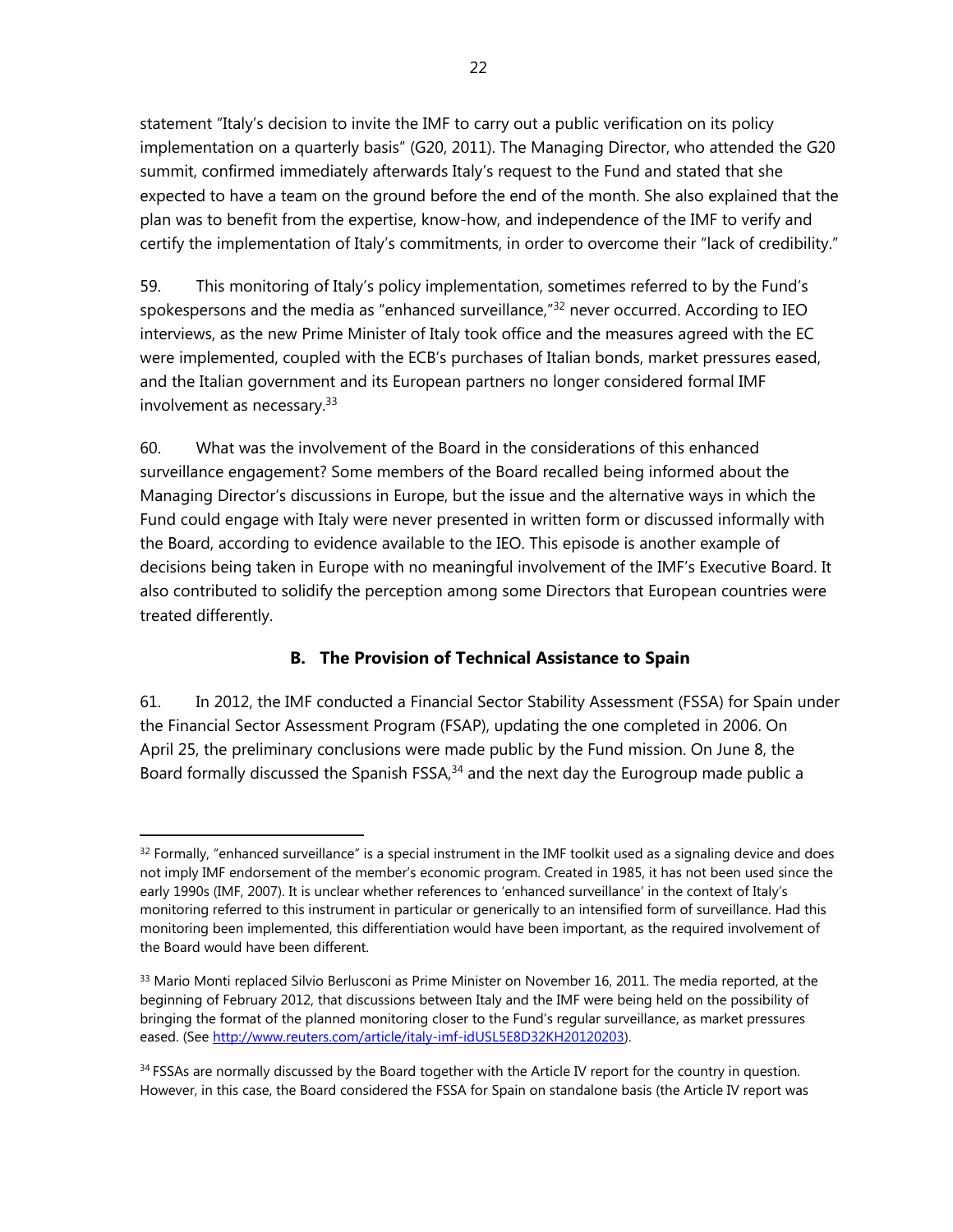statement announcing predisposition to respond favorably to an eventual request for financial assistance by the Spanish authorities. In the same statement, the Eurogroup indicated that the IMF would be involved in the conduct of an initial assessment and designing financial sector conditionality to be attached to the program. It also invited the Fund "to support the implementation and monitoring of the financial assistance with regular reporting." The Managing Director strongly welcomed this preliminary agreement and signaled the IMF's readiness to accept the invitation of the Eurogroup. Six weeks later, $35$  on July 20, the Eurogroup approved the financial assistance and the Fund made public the "Terms of Reference for Fund Staff Monitoring in the Context of European Financial Assistance for Bank Recapitalization." This terms of reference, agreed with the Spanish authorities and the EC, clearly specified that (i) the Fund was not responsible for the conditionality or implementation of the financial assistance, and (ii) the Fund's monitoring was to be conducted as a form of technical assistance.

62. Focusing exclusively on the involvement of the Board, management and staff made a series of decisions that effectively left the Board out of the decision-making process on this Spanish TA. According to information available to the IEO, different alternatives were internally considered and a different course of action could have been chosen. First, the Fund's monitoring could have been conceived as a form of surveillance under Article IV, which would have implied formal involvement of the Board. However, it was decided to shape it as TA, under Article V, Section 2(b), which can be approved and conducted without the authorization of the Board.<sup>36</sup> Second, the Spanish authorities, not a European institution, $37$  made the request for TA. If the request had been made by a nonmember, including an international organization, it would have required Board consent. Third, responsibility for conditionality design and implementation was not assumed, as this would have gone beyond the boundaries of TA, requiring Board approval. Fourth, despite the absence of legal requirements, management could have decided to engage Directors more actively, but, in the event, the Board was not involved except to receive, for information only, the ToR and the staff periodic monitoring reviews.

63. According to Board members interviewed for this evaluation, the Board was never consulted on the possible modalities of IMF engagement with Spain, nor was it formally involved in the implementation of the monitoring. This was a managerial decision, taken in accordance with internal rules and practices, but was it an example of good governance? In the view of some

 $\overline{a}$ 

 $37$  Financial assistance was provided through the ESM, while the EC was in charge of conditionality and monitoring.

presented to the Board on July 25), which was regarded by several Directors at that time as an example of exceptionalism.

 $35$  In the interim, on June 14, the Article IV mission to Spain ended and a concluding statement was published.

<sup>&</sup>lt;sup>36</sup> The functions of the Executive Board in the area of capacity development, including technical assistance, are limited to strategic direction and oversight through (i) regular reviews of, and policy guidance for, the Fund's capacity development policies and activities; and (ii) the budget process. It is management responsibility to approve individual members' requests, conduct operations, and establish policies in this area (IMF, 2014b).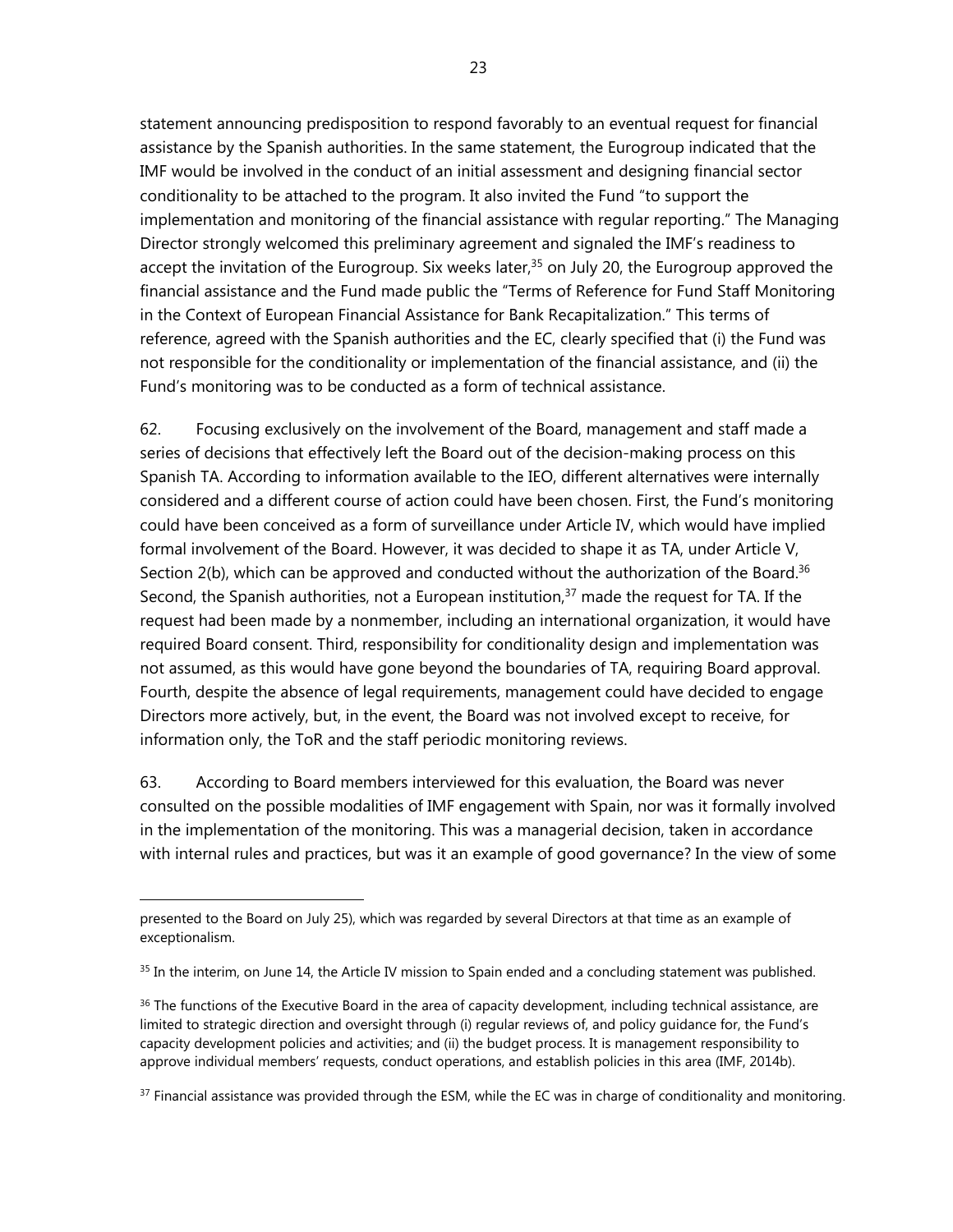Directors, management effectively excluded the Board and allowed an exceptional treatment to Spain, giving rise to concerns about evenhandedness, legitimacy, and accountability. Directors also noted that a higher degree of transparency and candor in the communication between management and Directors would likely have led to the same outcome but without raising governance-related concerns.

#### **C. The Interaction with European Institutions**

64. The Eurogroup created the troika in 2010 as the vehicle for negotiations of joint IMF-EC programs with Greece, and continued on for the Irish and Portuguese crises. The rationale behind this setup, and the important implications that followed, are beyond the scope of this paper (see Kincaid, 2016 for a detailed analysis). However, the troika arrangement was not the only way in which the IMF could have engaged in these programs, both in terms of process and substance. For example, the IMF could have (i) acted more independently, (ii) participated with a larger or smaller financing share, perhaps even within regular access limits, or (iii) assisted in the design and implementation of the program without the provision of financing, as it did in Spain. These and other alternative modalities of engagement could have been explored, but according to the information available to the IEO, the Board was never consulted by staff or management on how to proceed nor were the implications presented to the Board in 2010.

#### **D. The IMF's Role in the ESM Treaty**

65. The treaty establishing the European Stability Mechanism (ESM) refers to the IMF in a number of places. Some of these simply refer to the Fund as a model or standard for operations (e.g., consideration of PSI in exceptional cases, or provision of financial assistance when access to regular market financing is impaired), but some other references specify a role for the IMF in the operations of the ESM. In particular, the Treaty stipulates that:

- "The ESM will cooperate very closely with the IMF in providing stability support. The active participation of the IMF will be sought, both at technical and financial level. A euro area member state requesting financial assistance from the ESM is expected to address, whenever possible, a similar request to the IMF." The framework agreement of the European Financial Stability Facility (EFSF), the predecessor of the ESM, also contained a provision to this effect.
- The assessment of debt sustainability "is expected to be conducted together with the IMF" wherever appropriate and possible.
- MoUs detailing the conditionality attached to the ESM financial assistance will be negotiated by the EC in liaison with the ECB and "wherever possible, together with the IMF," a provision, again, originally introduced in the framework agreement of the EFSF.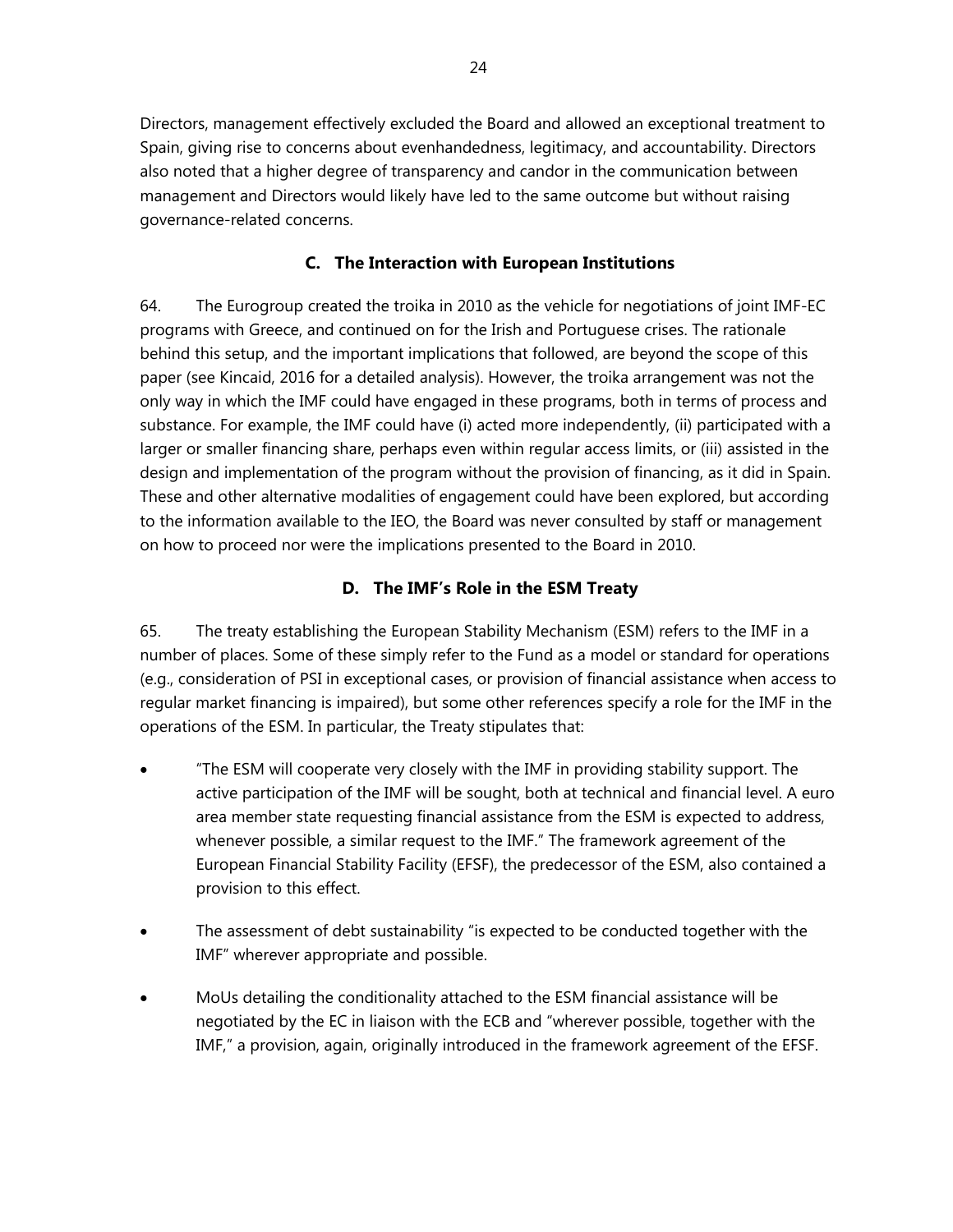The EC, in liaison with the ECB and "wherever possible, together with the IMF" will monitor the compliance with ESM's conditionality.

66. While these provisions are not binding on the IMF, they frame its relationship with European institutions and define coordination expectations. While IMF staff commented on a draft of the Treaty, the issue was never brought before the Board, preventing an open debate on its implications. This is another example of poor governance practices. This lack of an open discussion magnified the perception of European exceptionalism, according to interviewees.

## **E. The Pari-Passu Clause**

67. The financial assistance agreements of Greece, Ireland, and Portugal with the EFSF included a pari-passu clause, $38$  by virtue of which any early repayments made by program countries to the IMF would make a proportional amount of the loans under the agreement with the EFSF (and the other lenders) "immediately due and repayable." This means that the regular individual interaction between the IMF and its members, more concretely the freedom of program countries to repay the Fund at any point during the program, was constrained. This had financial implications for the program country, as fees and interests must be paid for longer periods, and affected the revolving nature of IMF resources, by constraining the availability of financing to other members. It has also been argued—rightly or wrongly—that these clauses affect the preferred creditor status of the IMF.

68. In the event, Ireland decided to make an early repayment to the Fund and the proportional payment was waived by the other creditors on the basis of a note prepared jointly by the ECB, EC, ESM, and the IMF for consideration by euro-area creditors.<sup>39</sup> This note was not circulated to the Executive Board. According to IEO interviews, some Directors felt the Board was sidelined again. During the approval of the programs, the pari-passu clause was not brought to the attention of Directors (although it was included in the addendum on EU conditionality attached to the requests) and its implications were not discussed.

<sup>&</sup>lt;sup>38</sup> Greece's Master Financial Assistance Facility Agreement contains the following clause (a similar one can be found in the other two programs): "If financing granted to the Beneficiary Member State under the IMF Arrangement, any of the facilities provided by the Financial Support Providers, the IMF or the European Union (or any body or institution thereof) or any of the facilities provided by EFSF as described in Preamble (6) is repaid by the Beneficiary Member State in advance in whole or in part on a voluntary or mandatory basis, a proportional amount of the Financial Assistance Amounts of the Financial Assistance provided under this Agreement together with accrued interest and all other amounts due in respect thereof shall become immediately due and repayable in a proportionate amount established by reference to the proportion which the principal sum repaid in advance in respect of the IMF Arrangement or the relevant facility represents to the aggregate principal amount outstanding in respect of the IMF Arrangement or such facility immediately prior to such repayment in advance." A similar clause was also included in the agreements of Ireland with its bilateral lenders (United Kingdom, Denmark, and Sweden).

<sup>39</sup> http://www.finance.gov.ie/ga/what-we-do/eu-international/publications/reports-research/early-repaymentimf-credit-letters-lenders.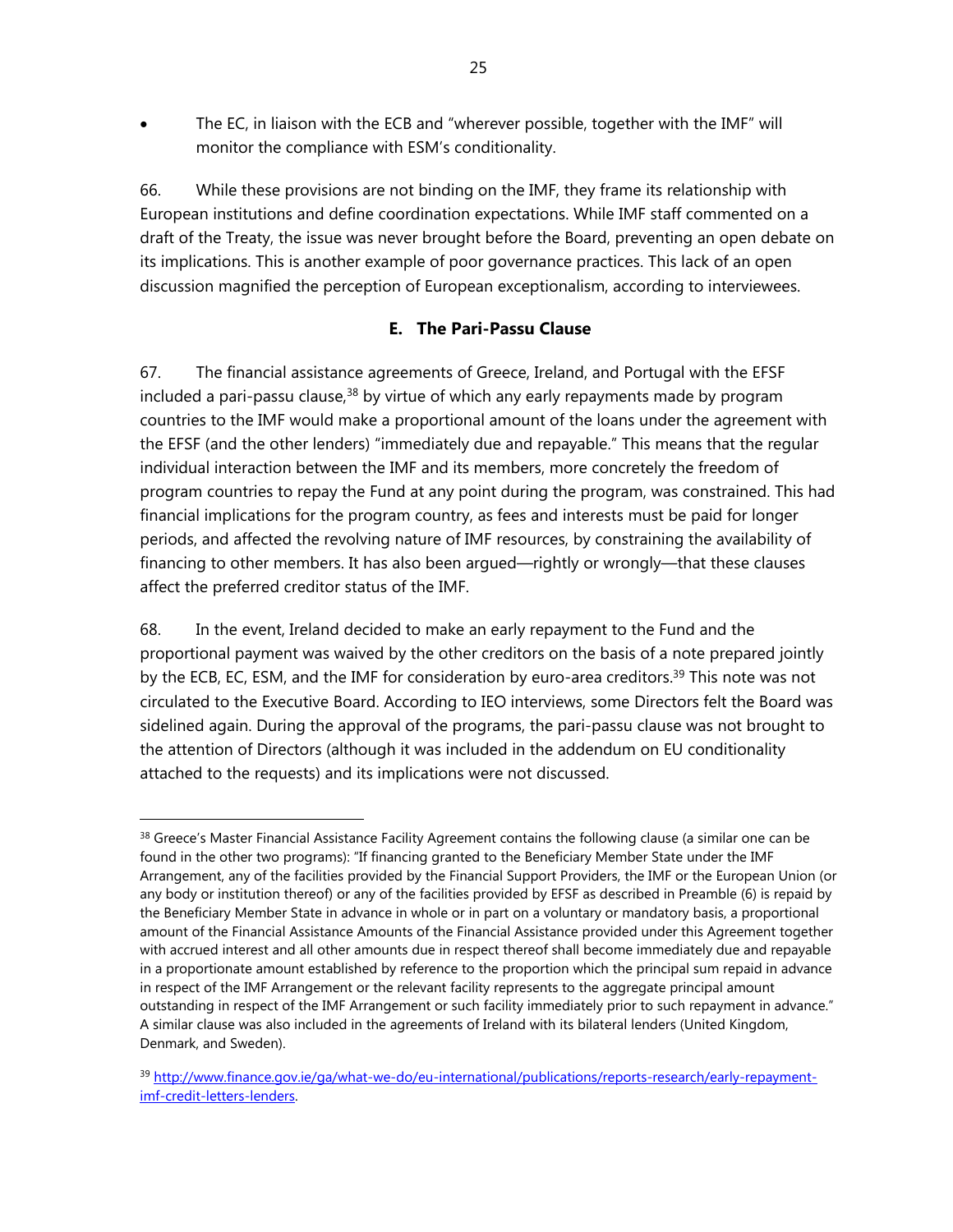#### **V. MAIN FINDINGS AND CONCLUSIONS**

69. The role of the Executive Board, in any substantive sense, was minimal in decisionmaking and providing guidance for the handling of the euro area crisis. The Board, as the IMF's day-to-day governing body, played largely a nominal role, sanctioning decisions that had already been made by management, in some cases jointly with the other members of the troika, or adopted in other fora like the Eurogroup or the G7. Such anemic involvement of the Executive Board stands in contrast to the expectations under the exceptional access policy that strengthened and clear processes would provide additional safeguards and accountability by reinforcing careful and systematic decision-making by the Board. The unprecedented access levels and unique nature of IMF involvement with the euro-area institutions should have demanded, from a good governance perspective, consultation with the Board and capitals that went beyond the legal minimum.

70. This sidelining of the Board was allowed to occur, in part, by a departure from the original objectives of the IMF internal rules and procedures. The purpose of the Fund's framework for exceptional access was compromised during the process leading to the approval of the Greek, Irish, and, to a lesser extent, the Portuguese arrangements. The Board lacked the timely and substantive information it needed to play a more active and influential role.

71. The manner in which the exceptional access criteria were modified, in order to allow for approval of the Greek SBA, also went against the rationale behind the established Executive Board procedures. First, Directors did not have sufficient time to consider such an important modification. Second, and more importantly, neither management and staff nor the program document presented to the Board alerted Directors about the proposed decision itself or about its implications: a major change in the IMF lending policy. The proposed decision was buried in the report that supported the Greek request and crafted as a pragmatic solution that allowed the launching of a program already agreed upon. At the same time, this decision went against the key objectives of the exceptional access policy and reversed an explicit decision made by the Board at the time it adopted the framework.

72. The Executive Board was not involved in other important decisions. It was never consulted on how best to cooperate with the European institutions in the troika, on the role the IMF was to play in the enhanced surveillance agreed for Italy, or on the technical assistance provided to Spain. The Board did not discuss either the implications of the roles attributed to the Fund in the founding treaty of the ESM, or of the pari-passu clauses included in the master financial agreements between Greece, Ireland, and Portugal and their European lenders. The exclusion of the Board from decisions on these issues, though not a breach of any rules, magnified the perception of secrecy and obscurity associated with the way these programs were managed, with considerable cost to the Fund's reputation.

73. Three immediate consequences resulted from the way the process was handled. First, a deep information asymmetry was introduced in the Board, as European Directors could benefit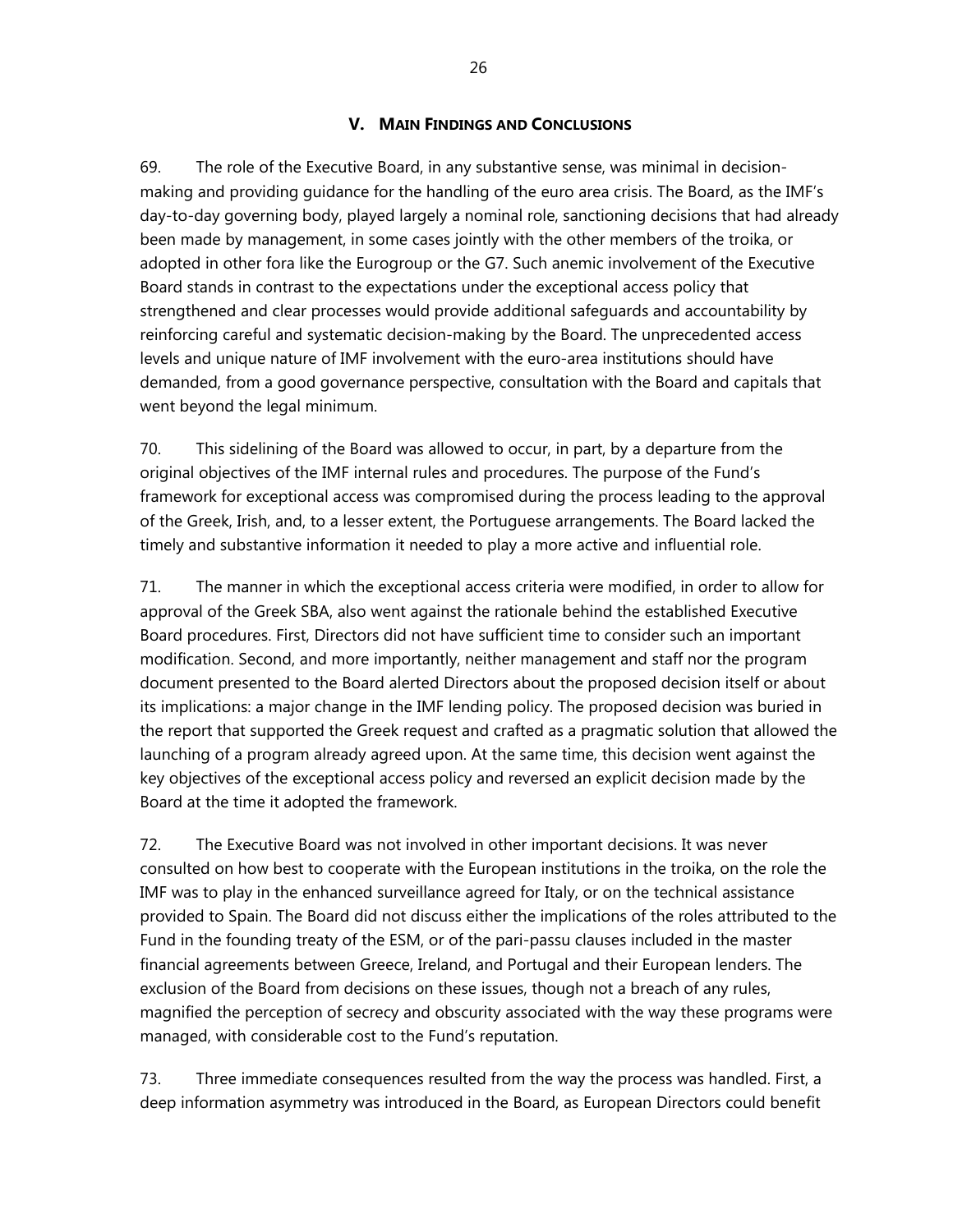from advice by their capitals that was based upon more timely and relevant information through the European institutions, while the rest of the Board (and their capitals) had no direct source of information. Second, the Board was largely removed from the decision-making process and had little chance to provide any inputs or guidance, since it was not meaningfully consulted early in the process as intended under the exceptional access policy. Third, the Board's ability to fulfill its responsibility to supervise management and staff and hold them accountable was undermined.

74. Beyond these immediate consequences, the approach to decision-making adopted had substantial implications for the legitimacy, accountability, and governance of the institution. Regarding legitimacy, a significant part of the membership felt excluded and thought European countries were treated more favorably, as exceptions mounted up. Some of these may have been justified, given the exceptional circumstances, but their rationale was not discussed a priori with Directors. When the program requests were presented to the Board, Directors had the legal capacity to reject or postpone their approval, but this would have been a difficult and virtually unfeasible decision. It would have meant denying assistance to member countries in trouble going against the recommendations of management and staff, in a context of huge uncertainty and possible regional and global contagion. Avoiding this "nuclear option" was precisely the intention of the early and substantive consultations with the Board as envisaged in the exceptional access framework. Such an option was also politically unpalatable, given that the capitals of member countries holding almost one-third of the voting power at the Board had already publicly committed to the agreements. The Board's consultative and oversight functions were also undermined, magnifying management discretion in critically important decisions and minimizing its accountability to the membership. Effectively, the Board was rendered ineffective regarding several major decisions. These governance problems are not new, but they were aggravated by the special circumstances surrounding the participation of the IMF in the euro area crisis.

75. A more open and transparent communication by management and staff with the Board might not have changed the final decisions. The measures adopted had ample political support and the context of extreme uncertainty and urgency at the time did not leave much room for careful consideration of alternatives. However, a more candid debate would have helped preserve the legitimacy of the IMF and avoid the perception of European exceptionalism.

76. The uncertain and risky environment in which the IMF operates, especially when fulfilling its role as crisis manager, requires agility and flexibility. This, in turn, means that management and staff need some room for maneuver and a certain degree of discretion in making decisions and conducting negotiations. Nevertheless, as implicitly recognized in the exceptional access policy and the Board procedures, higher degrees of management and staff leeway, sometimes demanded by exceptional circumstances, must be matched with increased openness and transparency in their relationship with the Board. Otherwise, the Board's roles are undermined and the institution's legitimacy is eroded.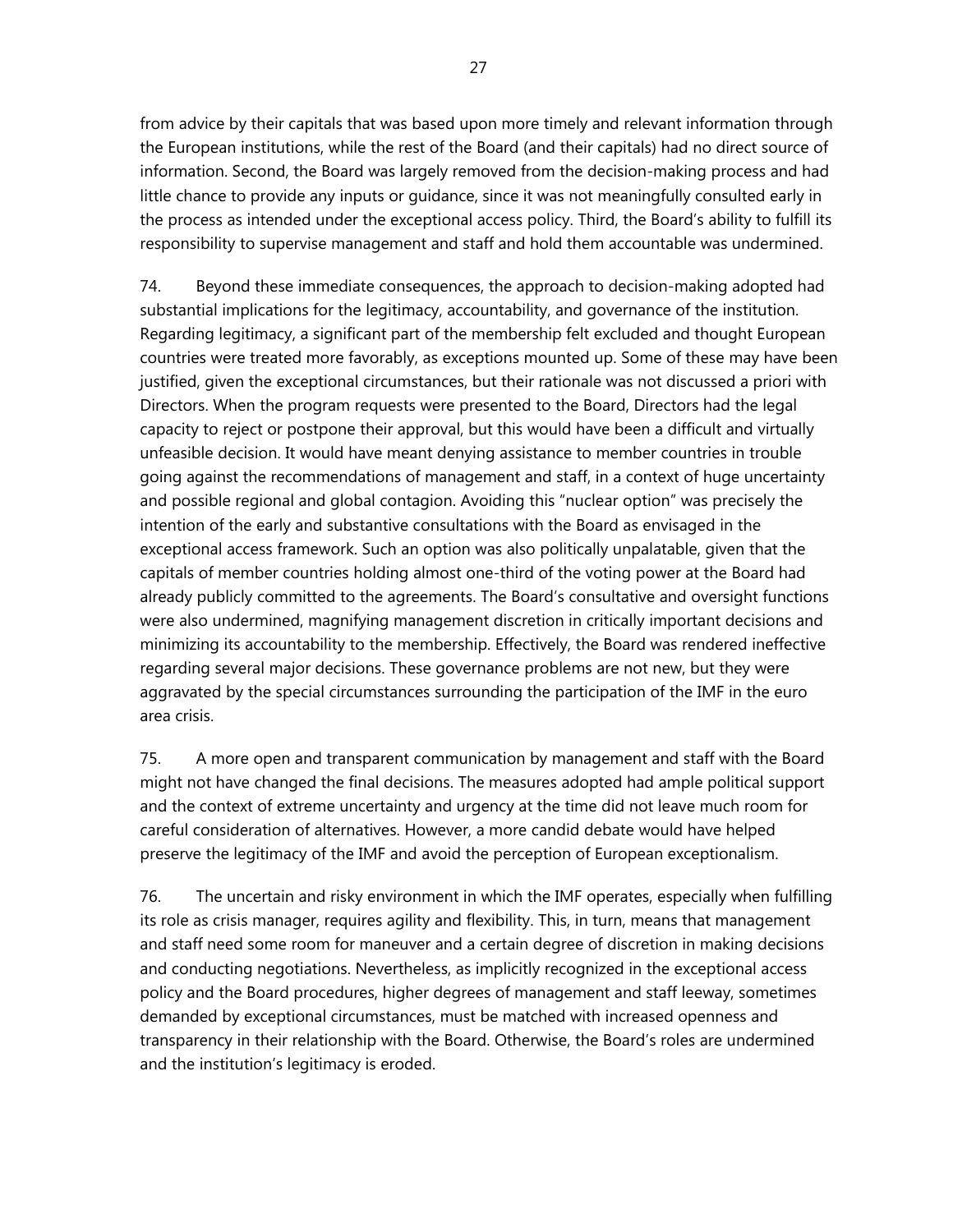77. While the IMF already has policies and rules designed to prevent these kind of problems, they may need to be reexamined and improved. For example, since informal meetings are an important part of the exceptional access framework, minutes or transcripts of those meetings should be kept in order to allow for later review and evaluation. Other areas that deserve attention are (i) how to prevent information leaks, (i) exploring the possibility and feasibility of adjusting voting rules in certain circumstances, and (iii) how to communicate the Board's views, distinctively from those of management and staff to the public. More generally, consideration should be given to adopting measures aimed at reinforcing the implementation of rules and strengthening accountability, with the ultimate objective of preserving the representativeness and the effectiveness of the Board by keeping it adequately informed. These issues continue to have a significant impact on the legitimacy and reliability of the institution in the eyes of the membership, and underscore the need for a more general debate on how to improve the governance of the IMF.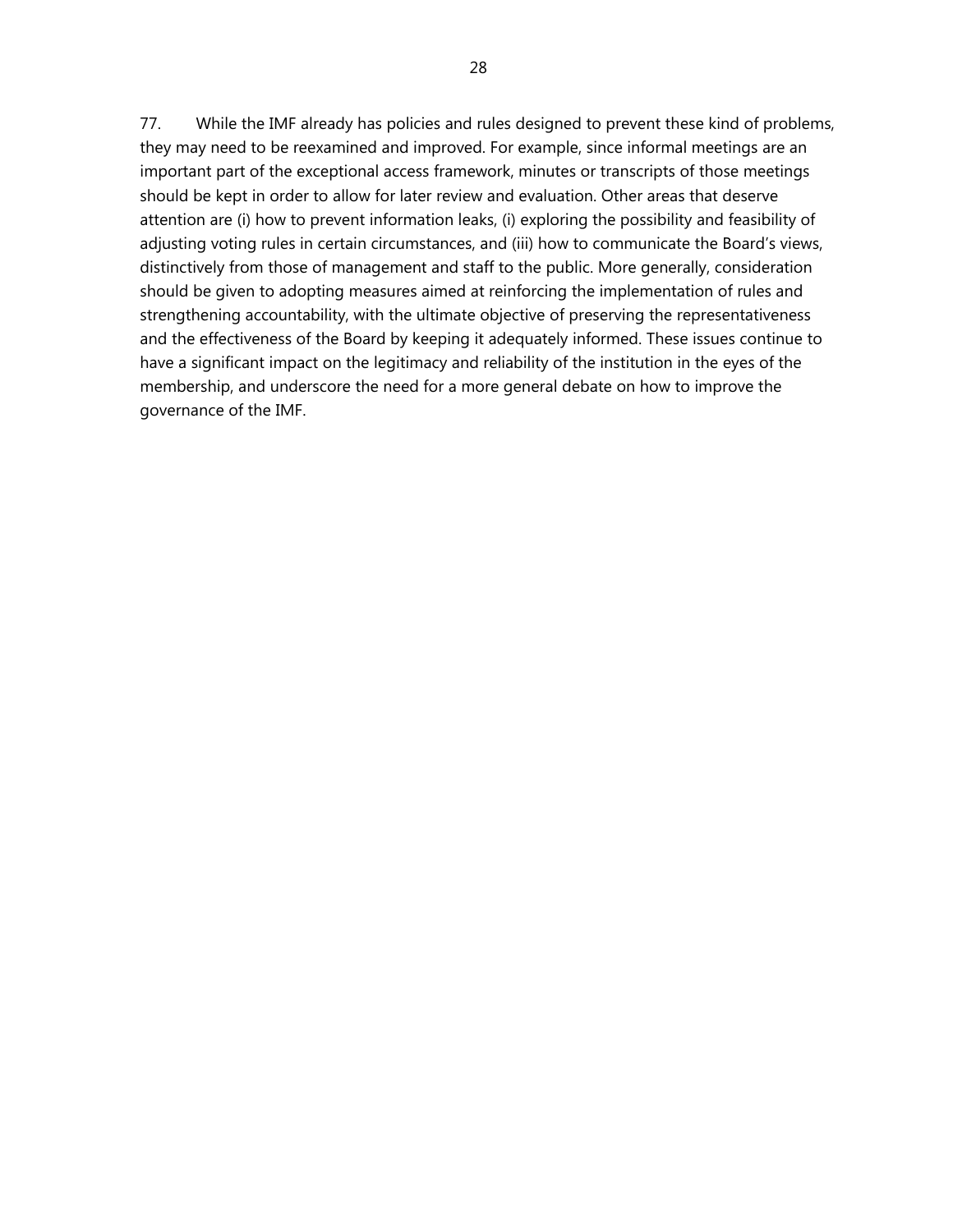#### **ANNEX 1. MODIFICATIONS TO THE EXCEPTIONAL ACCESS CRITERIA IN JANUARY 2016 REVIEW (IMF, 2016A)**

"(a) The member is experiencing or has the potential to experience exceptional balance of payments pressures on the current account or the capital account, resulting in a need for Fund financing that cannot be met within the normal limits;

(b) A rigorous and systematic analysis indicates that there is a high probability that the member's public debt is sustainable in the medium term. Where the member's debt is assessed to be unsustainable ex ante, exceptional access will only be made available where the financing being provided from sources other than the Fund restores debt sustainability with a high probability. Where the member's debt is considered sustainable but not with a high probability, exceptional access would be justified if financing provided from sources other than the Fund, although it may not restore sustainability with high probability, improves debt sustainability and sufficiently enhances the safeguards for Fund resources. For purposes of this criterion, financing provided from sources other than the Fund may include, inter alia, financing obtained through any intended debt restructuring. However, in instances where there are significant uncertainties that make it difficult to state categorically that there is a high probability that the debt is sustainable over this period, exceptional access would be justified if there is a high risk of international systemic spillovers. Debt sustainability for these purposes will be evaluated on a forward-looking basis and may take into account, inter alia, the intended restructuring of debt to restore sustainability. This criterion applies only to public (domestic and external) debt. However, the analysis of such public debt sustainability will incorporate any potential relevant contingent liabilities of the government, including those potentially arising from private external indebtedness.

(c) The member has prospects of gaining or regaining access to private capital markets within the a timeframe when Fund resources are outstanding and on a scale that would enable the member to meet its obligations falling due to the Fund.

(d) The policy program of the member country provides a reasonably strong prospect of success, including not only the member's adjustment plans but also its institutional and political capacity to deliver that adjustment."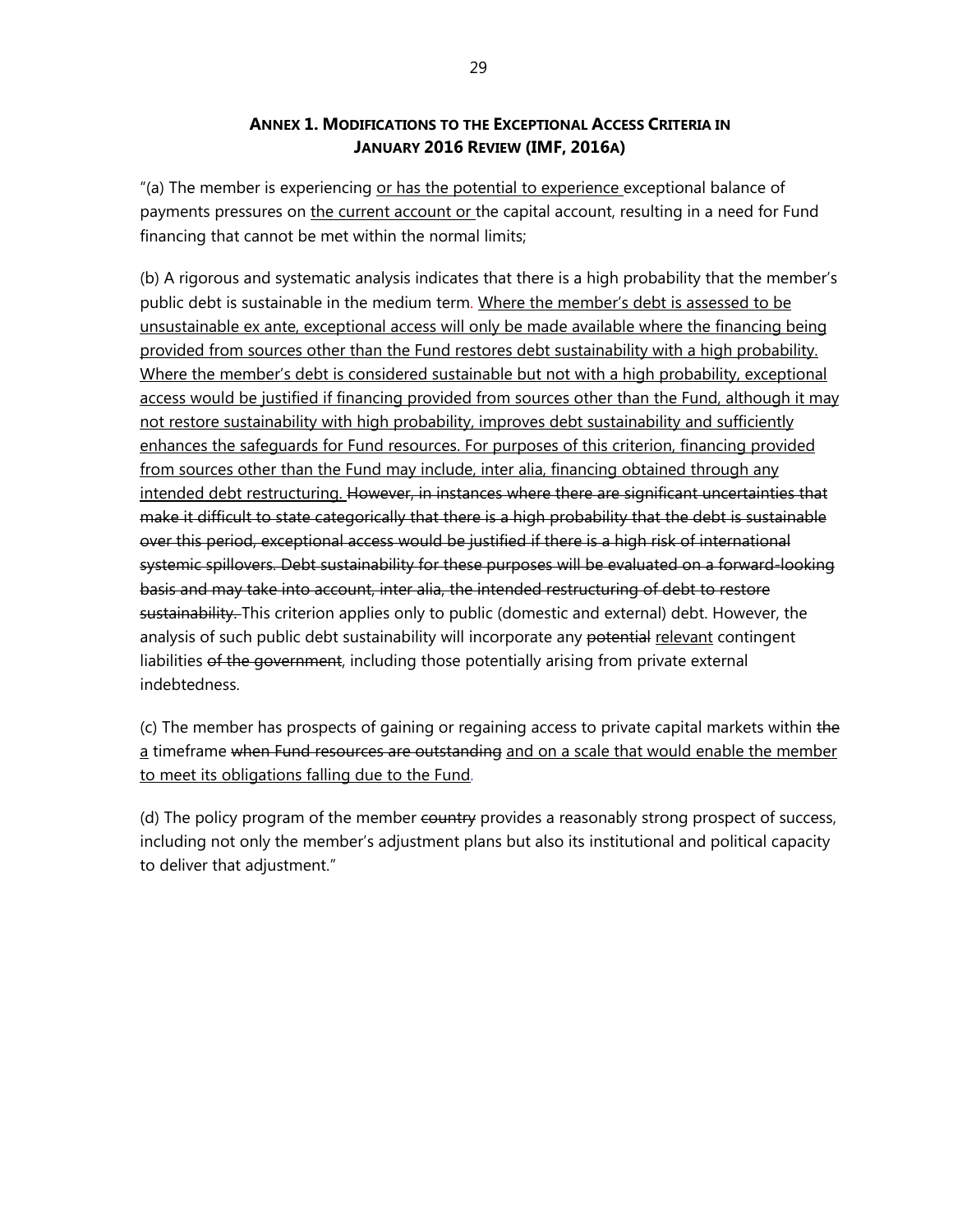|                              | <b>Formal Meeting</b> | <b>Informal Session to Brief</b> | <b>Informal Session to Engage</b> |
|------------------------------|-----------------------|----------------------------------|-----------------------------------|
| Chaired by                   | Management            | Management/Staff                 | Management                        |
| Supporting documents         | Yes                   | Possible                         | Yes                               |
| Directors' Statement         | Yes                   | Rarely                           | Rarely                            |
| Directors' prepared views    | Yes                   | Possible                         | Yes                               |
| Executive Board decision     | Possible              | No                               | No                                |
| Summing Up/Chair's Statement | Yes                   | No                               | No.                               |
| <b>Minutes</b>               | Yes                   | No                               | No                                |

**ANNEX 2. MAIN CHARACTERISTICS OF EXECUTIVE BOARD MEETINGS, OCTOBER 2015**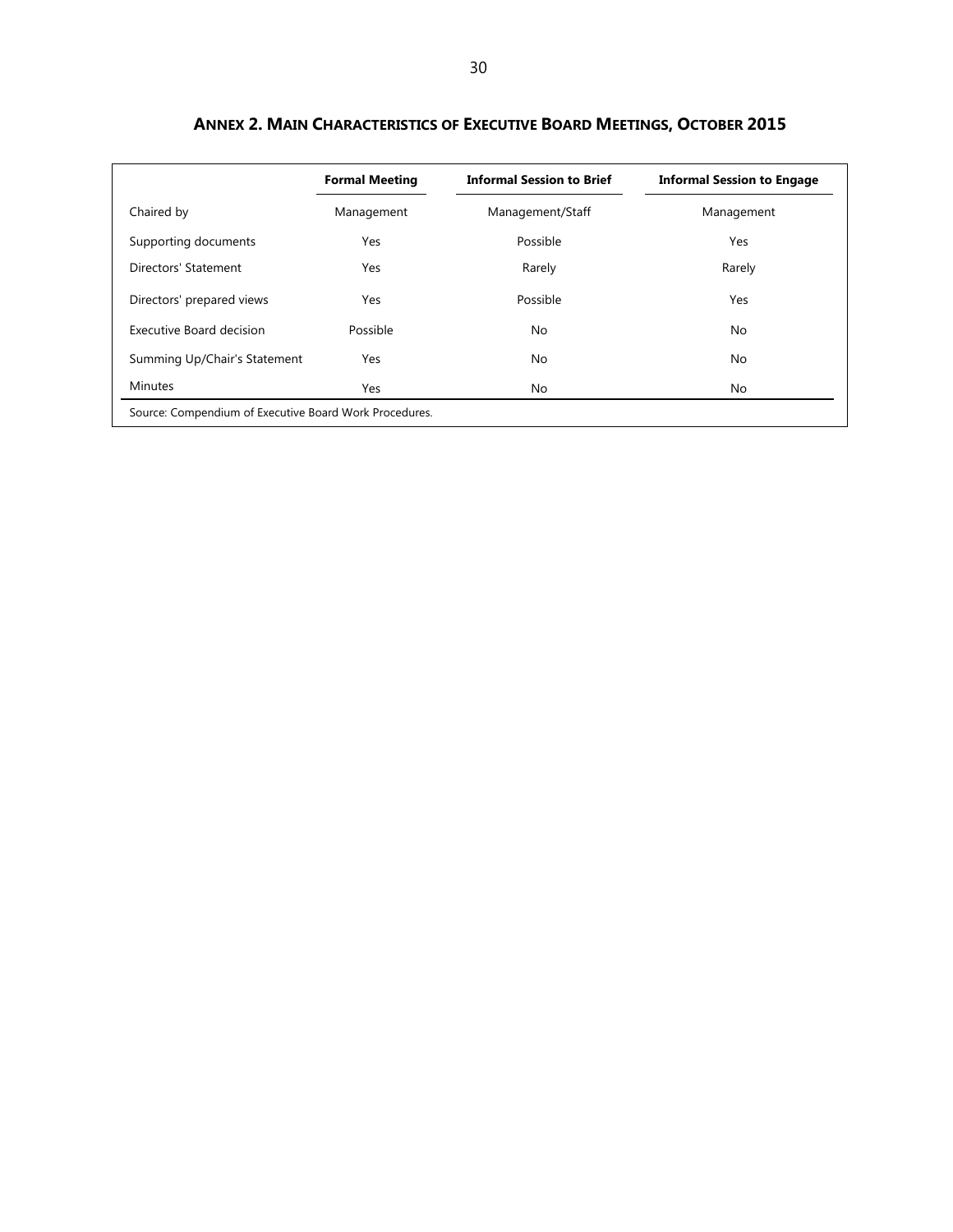#### **REFERENCES**

- Anjaria, Shailendra J., 1999, "The IMF: Working for a More Transparent World," *Journal of Information Policy*, January 11.
- Boughton, James M., 2001, *Silent Revolution. The International Monetary Fund 1979–1989,* (Washington: International Monetary Fund).
- Donovan, Donal, 2016, "The IMF's Role in Ireland," IEO Background Paper No. BP/16-02/04 (Washington: International Monetary Fund).
- Eichenbaum, Martin, Sergio Rebelo, and Carlos de Resende, 2016, "The Portuguese Crisis and the IMF," IEO Background Paper No. BP/16-02/05 (Washington: International Monetary Fund).
- Heath, Robert, 2013, "Why are the G20 Data Gaps Initiative and the SDDS Plus Relevant for Financial Stability Analysis?" IMF Working Paper No.13/6 (Washington: International Monetary Fund).
- Independent Evaluation Office of the International Monetary Fund (IEO), 2008, *Governance of the IMF: An Evaluation* (Washington: International Monetary Fund).
- International Monetary Fund, 1984a, "Reporting and Other Problems on Performance Criteria in Fund Arrangements – Legal and Policy Issues," EBS/84/94, April 26 (Washington).
- ——, 1984b, "Misreporting and Noncomplying Purchases Under Fund Arrangements Guidelines on Remedial Action," EBS/84/196, September 13 (Washington).
- ——, 1995a, "Strengthening Fund Surveillance Provision of Statistical Data by Members," SM/95/59, March 24 (Washington).
- ——, 1995b, "Summing Up by the Chairman Emergency Financing Mechanism," BUFF/95/102, September 21 (Washington).
- ——, 2002, "Access Policy in Capital Account Crises," SM/02/246, July 30 (Washington).
- ——, 2003, "The Acting Chair's Summing Up Review of Access Policy Under the Credit Tranches and the Extended Fund Facility, and Access Policy in Capital Account Crises– Modifications to the Supplemental Reserve Facility and Follow-Up Issues Related," BUFF/03/28, March 5 (Washington).
- ——, 2004a, "Review of Exceptional Access Policy," SM/04/99, March 23 (Washington).
- ——, 2004b, "Summing Up by the Acting Chair Review of Exceptional Access Policy," BUFF/04/81, April 23 (Washington).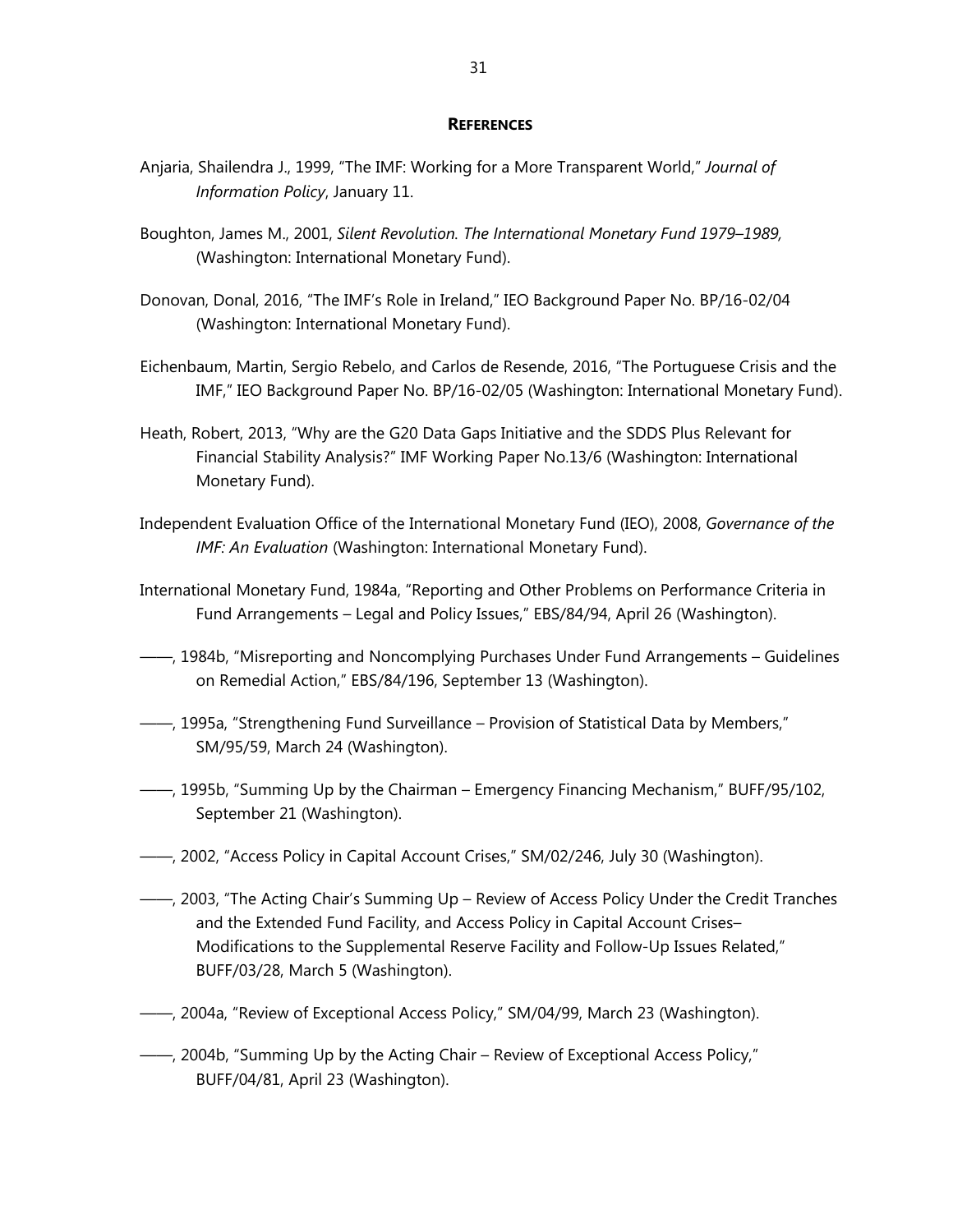- ——, 2008a, "Access Policy and Limits in the Credit Tranches and Under the Extended Fund Facility and on Overall Access to the Fund's General Resources, and Exceptional Access Policy Review," Decision No. 14064-(08/18), February 22 (Washington).
- ——, 2008b, "A New Facility for Market Access Countries The Short-Term Liquidity Facility," Decision No. 14184-(08/93), October 29 (Washington).
- ——, 2009, "Access Policy and Limits in the Credit Tranches and Under the Extended Fund Facility and on Overall Access to the Fund's General Resources, and Exceptional Access Policy Review and Modification," Decision No. 14284-(09/29), March 24 (Washington).
- ——, 2010a, "Greece Request for a Stand-By Arrangement," EBS/10/77, May 5 (Washington).
- ——, 2010b, "The Acting Chair's Summing Up Greece Request for Stand-By Arrangement; Rule K-1 Report on Breach of Obligations Under Article VIII, Section 5 of the Articles of Agreement," BUFF/10/56, May 9 (Washington).
- ——, 2010c, "Compendium of Executive Board Work Procedures," EBD/10/33, June 2 (Washington).
- ——, 2010d, "The Fund's Mandate Access Policy and Limits on Overall Access to the Fund's General Resources, and Exceptional Access Policy," Decision No. 14716-(10/83), August 30 (Washington).
- ——, 2011a, "Statement by Christine Lagarde to the IMF Executive Board" Press Release No. 11/253, June 23 (Washington).
- ——, 2011b, "The Fund's Financing Role Reform Proposals on Liquidity and Emergency Assistance – Precautionary and Liquidity Line (PLL) Arrangements," Decision No. 15017- (11/112), November 21 (Washington).
- ——, 2014a, "Review of the IMF's Communications Strategy," SM/14/188, June 30 (Washington).
- ——, 2014b, "IMF Policies and Practices on Capacity Development," SM/14/257, August 26 (Washington).
- ——, 2015, "Compendium of Executive Board Work Procedures," EBD/15/55, October 27 (Washington).
- ——, 2016a, "The Acting Chair's Summing Up The Fund's Lending Framework and Sovereign Debt – Further Considerations," BUFF/16/9, January 27 (Washington).
- ——, 2016b, "Review of Access Limits and Surcharge Policies—Access Policy and Limits in the Credit Tranches and Under the Extended Fund Facility and on Overall Access to the Fund's General Resources, and Exceptional Access Policy—Review and Modification," Decision No. 15941-(16/14), February 17 (Washington).